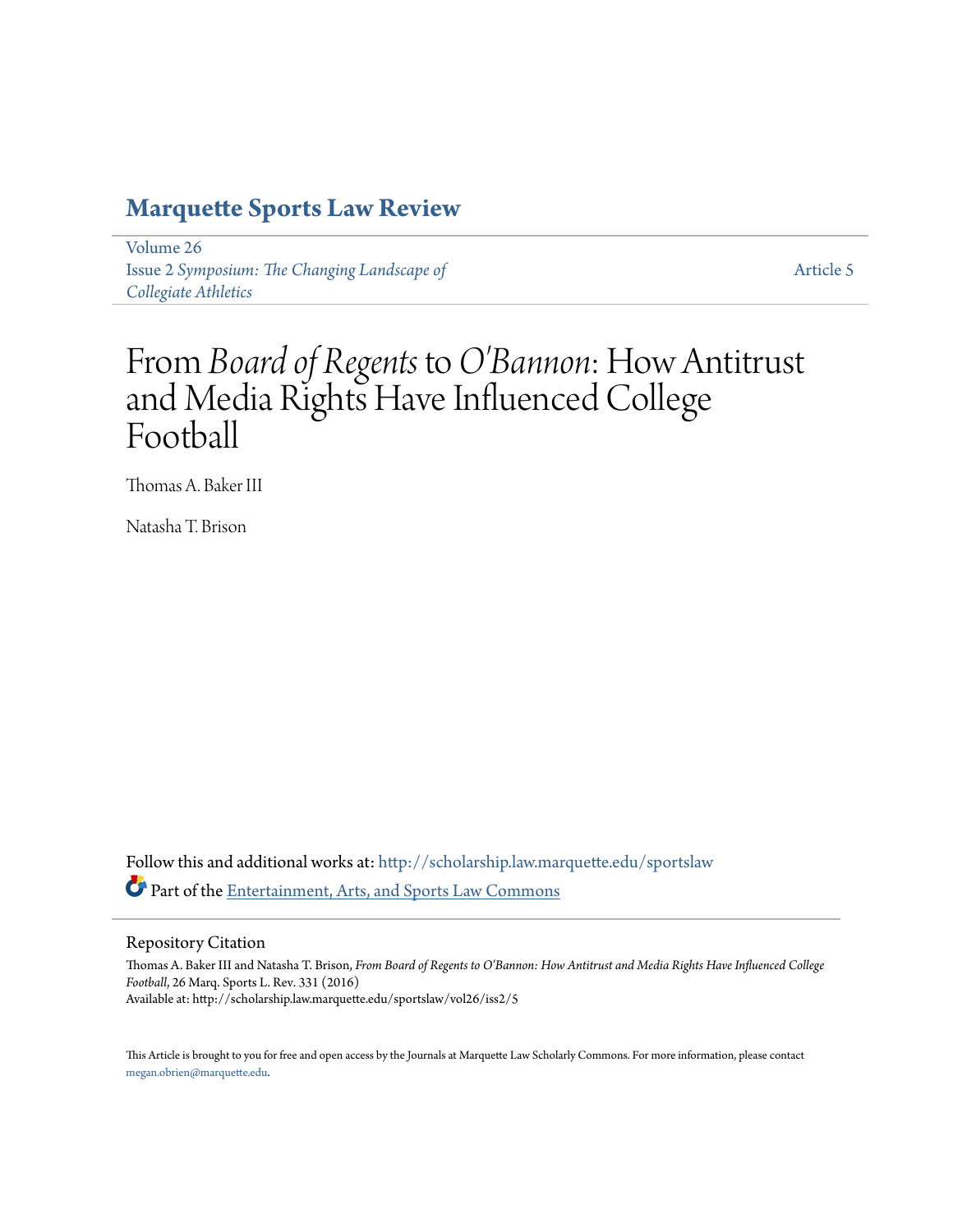# **FROM** *BOARD OF REGENTS* **TO** *O'BANNON***: HOW ANTITRUST AND MEDIA RIGHTS HAVE INFLUENCED COLLEGE FOOTBALL**

THOMAS A. BAKER III\* & NATASHA T. BRISON\*\*

#### I. INTRODUCTION

It is revolting to have no better reason for a rule of law than that so it was laid down in the time of Henry IV. It is still more revolting if the grounds upon which it was laid down have vanished long since, and the rule simply persists from blind imitation of the past. $<sup>1</sup>$ </sup>

Justice Oliver Wendell Holmes's comment concerning use of the doctrine of stare decisis has echoed since its first utterance in countless expressions of legal scholarship ranging from law reviews to case books. Recently, this quote was reverberated in a speech given by former Justice John Paul Stevens at the Sports Lawyers Association's annual meeting on May 15, 2015. Justice Stevens applied the quote in criticism of the use of stare decisis by the Court in *Flood v. Kuhn*<sup>2</sup> to preserve baseball's antitrust exemption. Yet, on that same day, the Ninth Circuit considered *O'Bannon v. NCAA*,<sup>3</sup> a case that called into question the way Justice Stevens applied antitrust law to National Collegiate Athletic Association (NCAA) regulations in *NCAA v. Board of Regents*. 4 Justice Stevens wrote for the majority in *Board of Regents* and his holding and dicta in

<sup>\*</sup> Associate Professor of sport law in the Sport Management and Policy Program at the University of Georgia. He earned his law degree of from Loyola University of New Orleans and his Ph.D. from the University of Florida.

<sup>\*\*</sup> Assistant Professor in the Sport Management Division of the College of Education and Human Development at Texas A&M University. Ms. Brison earned two undergraduate degrees from Florida State University and a M.S. in Sports Administration from Georgia State University. She also holds a J.D. and a Ph.D. from the University of Georgia.

<sup>1.</sup> Justice Oliver Wendell Holmes, Supreme Judicial Court of Mass., Address at the Boston University School of Law Dedication: The Path of the Law (Jan. 8, 1897), *in* 10 HARV. L. REV. 457, 469 (1897).

<sup>2. 407</sup> U.S. 258 (1972).

<sup>3. 802</sup> F.3d 1049 (9th Cir. 2015).

<sup>4. 468</sup> U.S. 85 (1984).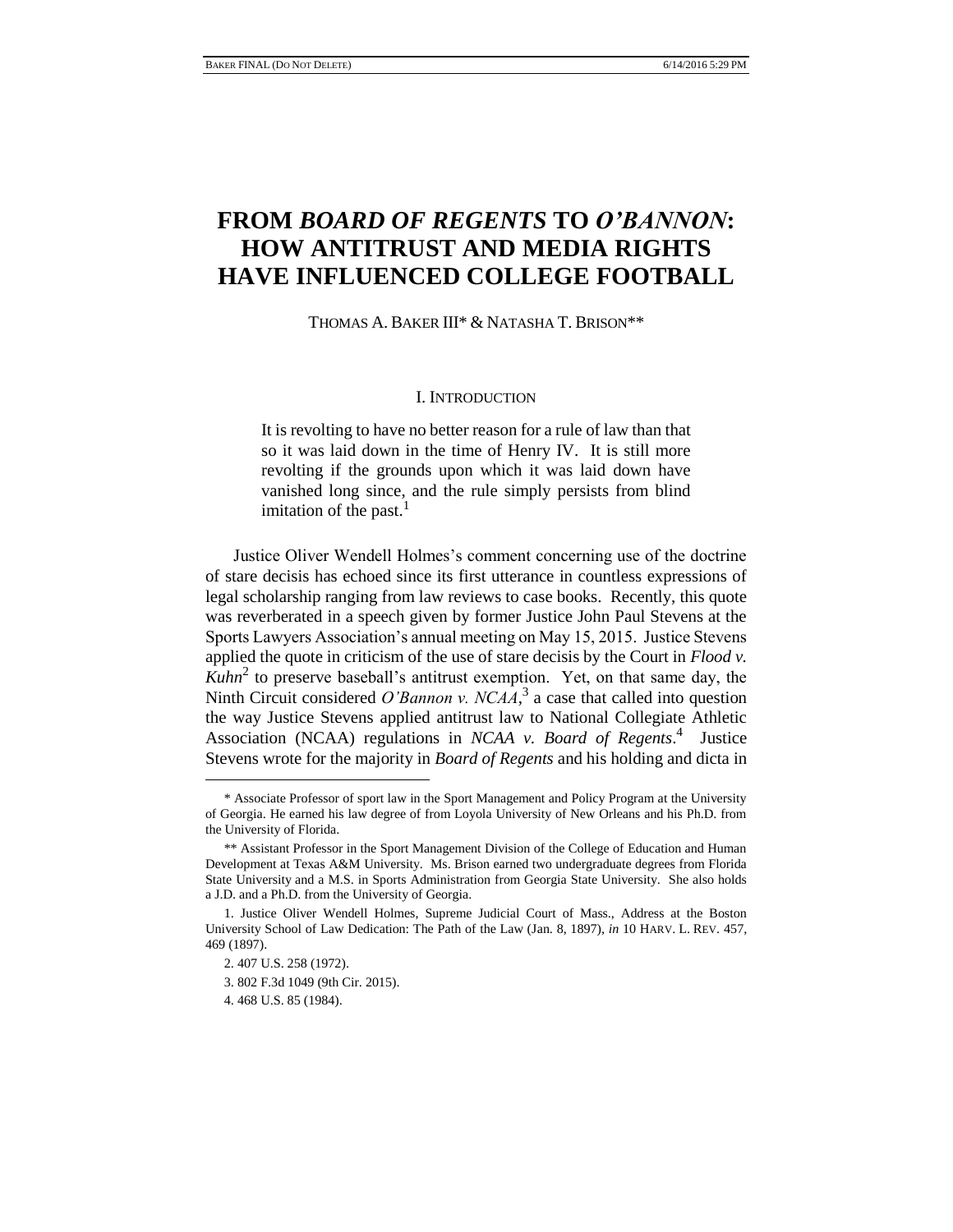that case provided a progeny of circuit and district courts with the fodder needed to develop a dichotomous application of antitrust to NCAA regulations. The dichotomy involved antitrust scrutiny of NCAA regulations that involved commercial activities, but insulated regulations deemed necessary to preserve the "revered tradition of amateur<sup>[]"</sup> athletics.<sup>5</sup> The Court's antitrust analysis concerned the NCAA's television broadcast plan and the limits it imposed on college football broadcasts. Included in the protected regulations were those that limited athlete compensation and prohibited athletes from profiting from the use of their publicity rights, both of which were at controversy before the Ninth Circuit in *O'Bannon*.

While the former Justice did not directly address his opinion in *Board of Regents* or the issues in *O'Bannon* in his speech, his use of Justice Holmes's quote provided the room of lawyers and scholars with fuel for debating the fidelity of Justice Stevens's adherence to his application of antitrust in *Board of Regents*. Reason for doubt could be found in the way in which he expanded on the quote by saying, "I think Justice Holmes would agree that his observation is equally applicable to a statement of law - even in one of his own opinions - 'if the grounds upon it was laid down have vanished and the rule simply exists from blind imitation of the past."<sup>6</sup> The statement was based upon Justice Holmes's drafting of the majority opinion in *Federal Baseball Club v. National League*, 7 the case that crafted the judicial exemption from antitrust law that baseball enjoyed for fifty years prior to *Flood*. To Justice Stevens, the fact that the exemption had survived for five decades did not provide a justification for its continuation, insulating from antitrust law an industry that had changed significantly since the ink dried on Holmes's holding.

Similarly, the commercial industry of college football has transformed dramatically since 1984, the year Justice Stevens delivered *Board of Regents*. Most of college football's economic growth can be attributed to the influx of monies flowing from media rights deals made possible by *Board of Regents*. However, none of these new monies have been passed directly into the hands of college football players. The actual athletes for whom the fans flip the dial to watch have seen only modest increases in compensation and remain unable to profit off of whatever fame the glutton of media attention brings to them. The plaintiffs in *O'Bannon* tried to change all of that with their antitrust action

<sup>5.</sup> *Id.* at 120.

<sup>6.</sup> Justice John Paul Stevens, former U.S. Supreme Court Justice, Keynote Address at the Sports Lawyers Association 41st Annual Conference Luncheon 15 (May 15, 2015), http://www.supremecourt.gov/publicinfo/speeches/JPS\_SportsLawyersAssociation\_05-15-15.pdf (quoting Holmes, *supra* note 1).

<sup>7. 259</sup> U.S. 200 (1922).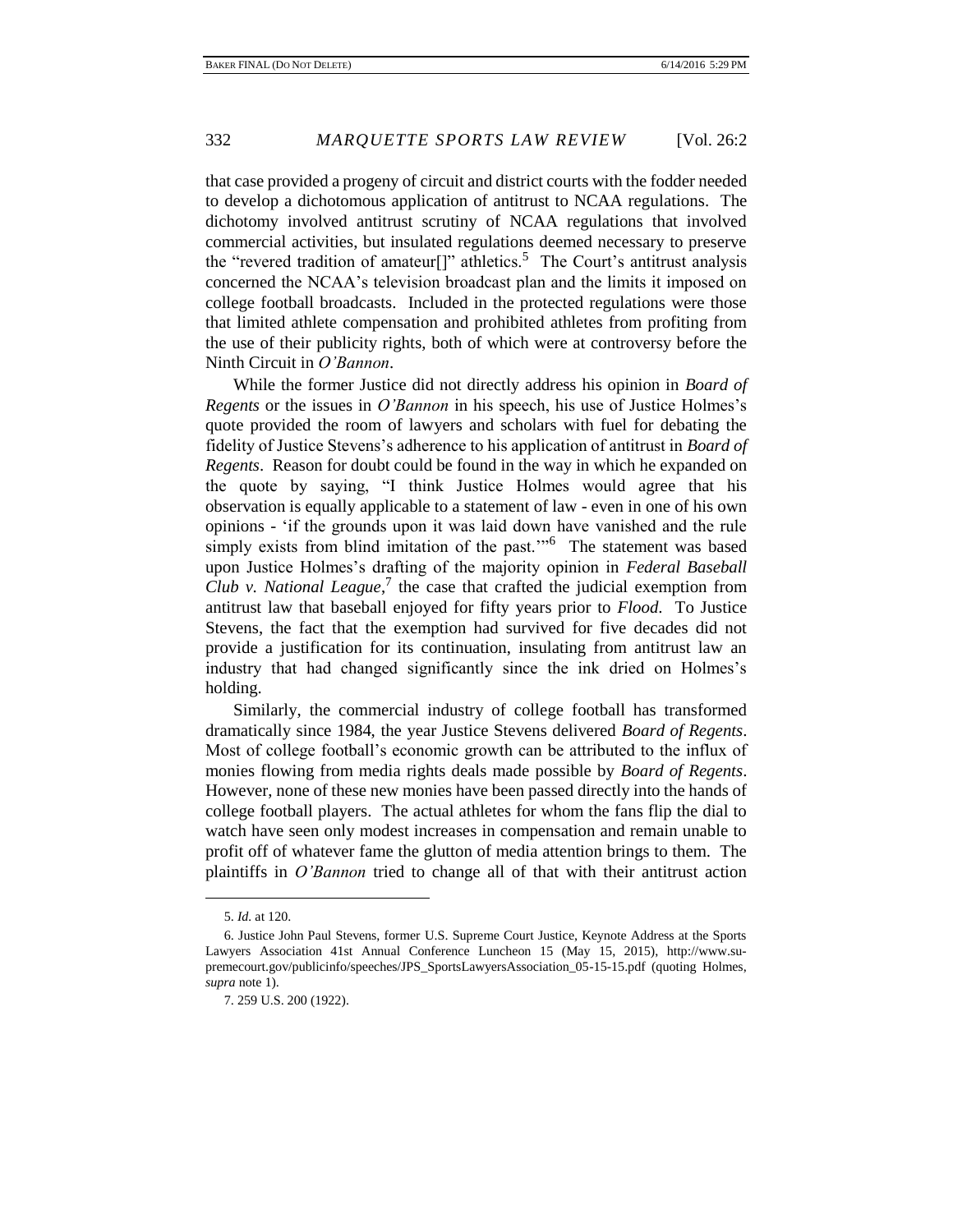against the NCAA's restrictions limiting athlete pay and publicity. In their response, the NCAA in *O'Bannon* relied on Justice Stevens's dicta in *Board of Regents* by maintaining that the prohibitions were insulated under antitrust law as necessary to preserve the product of college football.

This begs the question: If he had to decide *O'Bannon*, would Justice Stevens side with the NCAA's reliance on his dicta? Based on his use of Holmes's quote, we are not so sure. It is our suspicion that Justice Stevens inferred through his use of that quote that the grounds upon which *Board of Regents* were laid have long since vanished. Granted, our reading of subtext into Justice Stevens's speech that day is purely speculative and it would be unfair to both the reader and to his honor to assert our speculation as fact. Still, our suspicion is not without basis as it is based in how *Federal Baseball Club* and *Board of Regents*  both concerned sports that underwent dramatic industrialization prior to their respective reconsiderations in *Flood* and *O'Bannon*. In the case of *Board of Regents*, added suspicion on our part as to Justice Stevens's fidelity stems from the manner in which the majority opinion and dicta changed college football in ways that prompted the plaintiffs to initiate *O'Bannon*.

The purpose of this Article is to address the influence of antitrust on the current state and future of college football. To accomplish this purpose, the contents of this article include examinations on (1) the influence of the dichotomous application of antitrust in *Board of Regents* on college football and (2) the application of antitrust to student-athlete regulation based on *O'Bannon*. The article begins with a reflective analysis of some of the more prominent changes caused by the Court's decision in *Board of Regents* to strip the NCAA of what little control it had over the management of media rights for college football television broadcasts. Following the analysis is a description of the manipulations to the market for student-athlete services caused by Justice Stevens's dicta in *Board of Regents*. Next, an examination is provided of the Ninth Circuit's recent decision in *O'Bannon* that refused to recognize a quasi-exemption from antitrust law for NCAA regulation of student-athletes. The article concludes with a discussion of what may ensue in *O'Bannon*, if anything, and in both *Jenkins v. NCAA*<sup>8</sup> and *Alston v. NCAA*,<sup>9</sup> two antitrust actions demanding unlimited compensation for certain classes of student-athletes.

# II. *BOARD OF REGENTS*: HOW THE COURT CHANGED COLLEGE FOOTBALL

It is both convenient and economical for legal scholars to criticize a

<sup>8. 311</sup> F.R.D. 532 (N.D. Cal. 2015).

<sup>9.</sup> No. 3:14CV01011 (N.D. Cal. filed Mar. 5, 2014).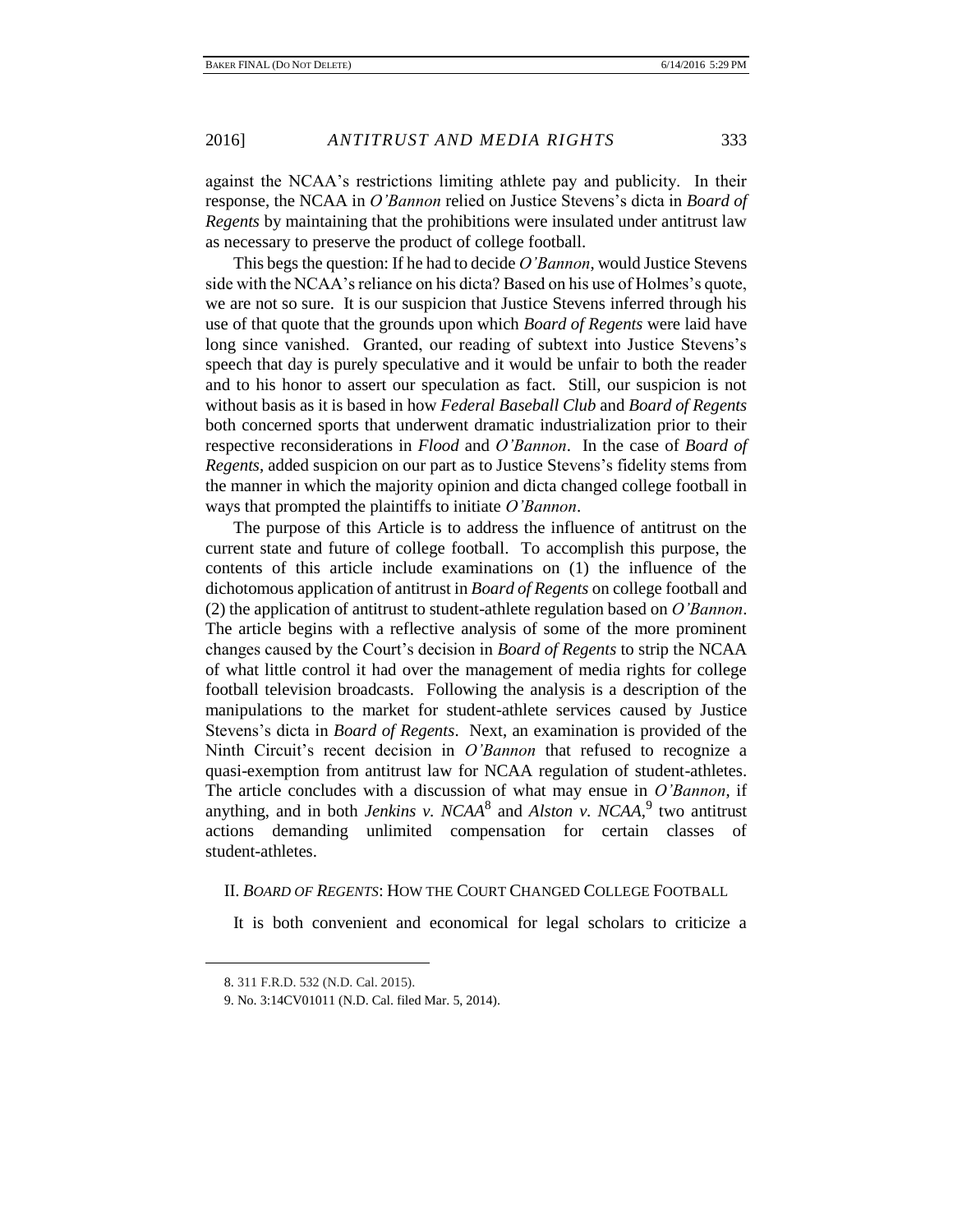thirty-year-old court decision from the vantage afforded to armchair justices. Yet, the past can provide perspective on how matters should be handled going forward. Such is the case with *Board of Regents* and the challenges to it posed by *O'Bannon*, *Jenkins*, and *Alston*. Much has been written on the application of law in *Board of Regents*, but a reexamination of both the decision and the dramatic changes to college football that followed is needed. After all, the influence of *Board of Regents* on the state of college football is still being felt in so many different ways. To understand these changes, let us begin with the controversy in the case and the Court's determinations and proceed from there.

The Plaintiffs in *Board of Regents* were a collection of universities with big-time football programs who challenged the NCAA's television plan that limited the number of games on national television and the number of times each school could be featured on national television.<sup>10</sup> The majority held that the NCAA's television plan constituted an unreasonable restraint on trade in violation of antitrust  $law$ <sup>11</sup> Justice Stevens, writing for the majority, identified the NCAA's plan as a horizontal restraint on trade that prevented individual competitors from competing in the market for college football broadcasts.<sup>12</sup> Justice Stevens found that the limits imposed an anticompetitive effect by inflating the price paid for broadcasts at the expense of consumer preference for more broadcasts.<sup>13</sup> Furthermore, Justice Stevens viewed the NCAA's exercise of "complete control" over televised games as more problematic than the limits the plan imposed.<sup>14</sup> Instead, Justice Stevens aimed to open the market for televised college football in a way that the individual member institutions that make up the NCAA would each be able to manage their own rights and compete for broadcasts in ways that benefited consumers.<sup>15</sup>

The NCAA attempted to justify its control in managing media rights for its members with the position that the plan was the product of a "joint venture" that "assist[ed] in the marketing of broadcast rights. . . . "<sup>16</sup> To this end, the Court could have aligned the NCAA's plan with the policy behind Congress's expressed exemption from antitrust law for any joint marketing of rights for televising *professional* sports.<sup>17</sup> The Court recognized the professional exemption, but in a footnote in *Board of Regents*, Justice Stevens called

<sup>10.</sup> *Bd. of Regents*, 468 U.S. at 89, 94.

<sup>11.</sup> *Id.* at 120.

<sup>12.</sup> *Id.* at 98–99.

<sup>13.</sup> *Id.* at 106–07.

<sup>14.</sup> *Id.* at 112.

<sup>15.</sup> *Id.* at 115.

<sup>16.</sup> *Id.* at 113.

<sup>17.</sup> *See* Sports Broadcasting Act of 1961, 15 U.S.C. § 1291 (2016).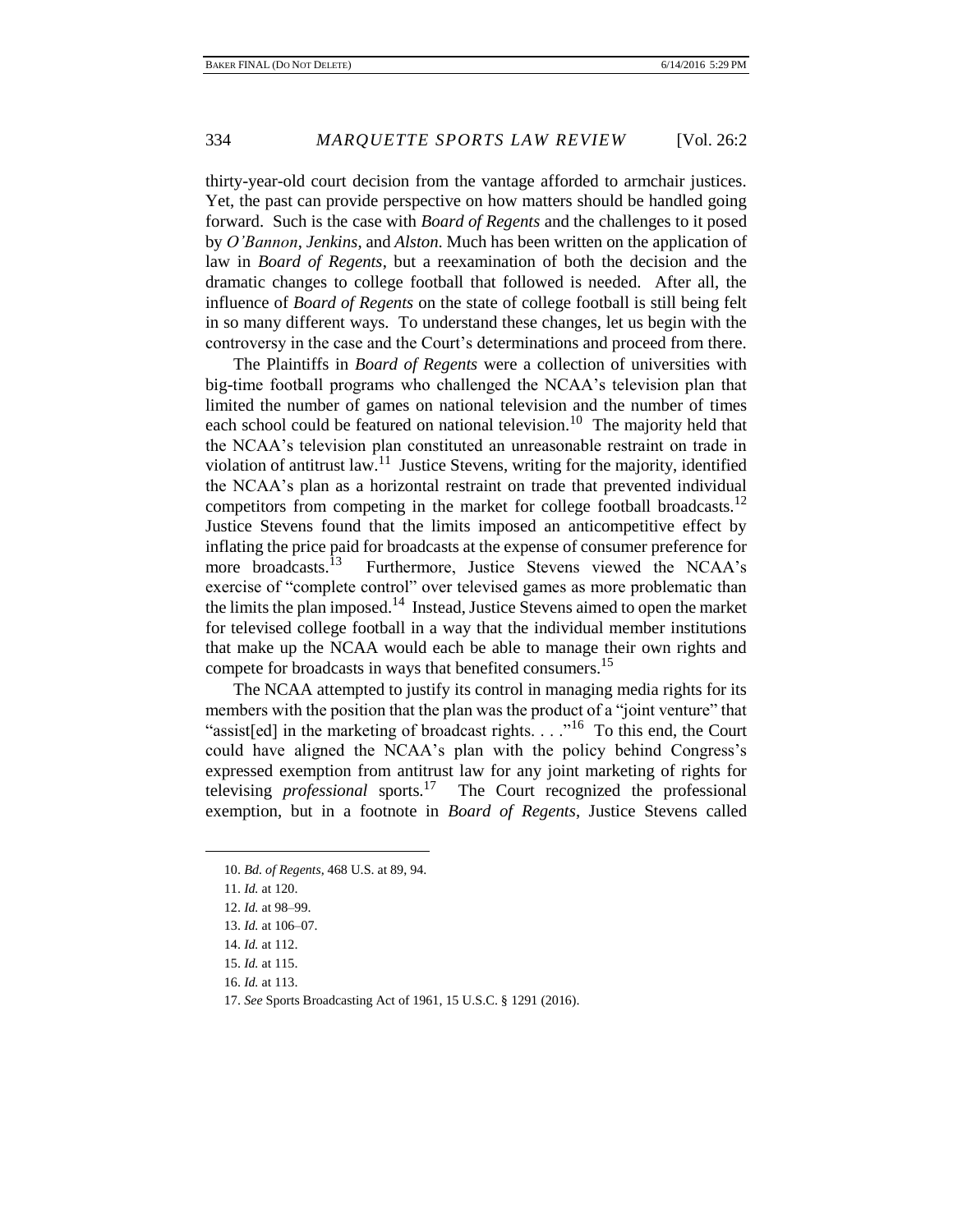attention to a district court decision in *United States v. NFL*<sup>18</sup> to support his position that an agreement among league members concerning media rights could still offend the Sherman Act's aims.<sup>19</sup> Perhaps *NFL* was not the best fit for what would eventually occur in *Board of Regents* as the court in *NFL* did not strip the league of control over media rights for its members. Rather, the court in *NFL* limited its intervention to analyzing the reasonableness of the specific commercial restraints at controversy.<sup>20</sup>

So why did the Court not limit its intervention in *Board of Regents* to lifting the restriction on the number of broadcasts for NCAA members? Theoretically, the Court could have recognized the NCAA's joint venture justification as procompetitive while requiring an increase of output as a less-restrictive alternative to the limits under the NCAA's plan. For Justice Stevens, however, the NCAA's joint venture justification did not fit because the NCAA was not actually a selling agent for its member institutions.<sup>21</sup> While the NCAA negotiated with the broadcasters in regards to the collective terms and price for the broadcast rights, the NCAA left to the broadcasters and the schools the task of selecting games for telecasts.<sup>22</sup> The Court found that the NCAA's role in managing media rights under the plan was that of a limiter, rather than a facilitator, of televised broadcasts.<sup>23</sup> Thus, the majority viewed the limits on output as the sine qua non of the NCAA's television plan and the extent of the association's cartel control over broadcasting rights for college football.

In addition to the joint venture position, the NCAA had two other procompetitive justifications for preserving the plan that the Court also found factually flawed.<sup>24</sup> The NCAA's second justification concerned a purported economical threat that increased television broadcasts presented to live attendance.<sup>25</sup> The flaw the Court found with this position was the fact that the NCAA had failed to produce any actual evidence that increasing the number of broadcasts and the number of times schools could appear on television would dramatically decrease live attendance.<sup>26</sup>

- 21. *Bd. of Regents*, 468 U.S. at 113.
- 22. *Id.*

<sup>18. 116</sup> F. Supp. 319 (E.D. Pa. 1953). In *NFL*, the district court held that antitrust law did not allow the NFL to limit stations from broadcasting games within seventy-five miles of a team not in the match while that team was not playing at home and had its game televised by a station within that same seventy-five-mile range. *Id.* at 326–27.

<sup>19.</sup> *Bd. of Regents*, 468 U.S. at 104 n.28.

<sup>20.</sup> *NFL*, 116 F. Supp. at 328–30.

<sup>23.</sup> *See id.* at 113–14.

<sup>24.</sup> *See id.* at 115–20.

<sup>25.</sup> *Id.* at 115.

<sup>26.</sup> *Id.* at 115–16.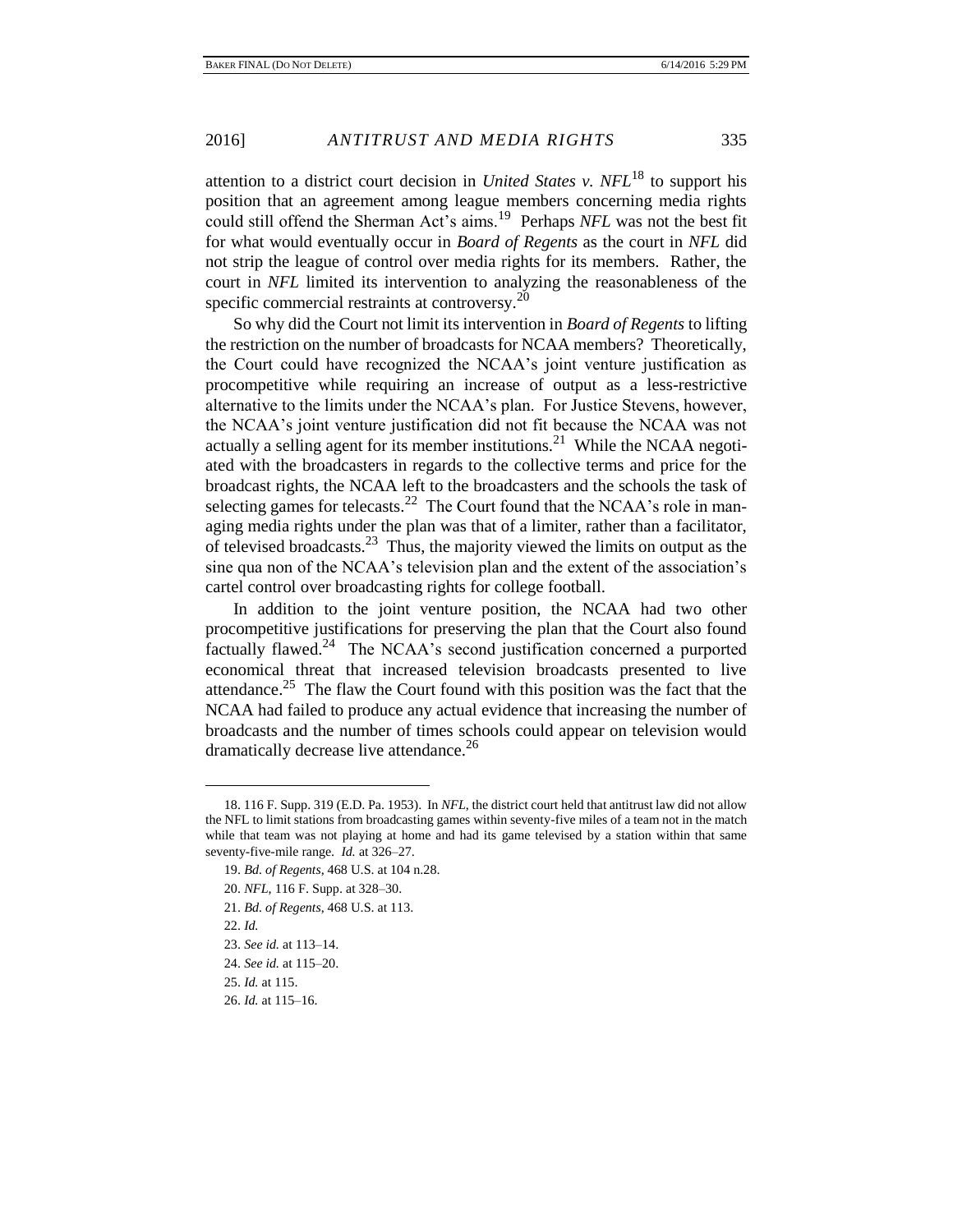For its third and final justification, the NCAA argued that the limits on broadcasts and appearances in its plan were necessary to maintain competitive balance among its football programs.<sup>27</sup> In dealing with this justification, the Court first recognized the necessity for "a certain degree of cooperation" for sport that distinguishes it from other types of industries.<sup>28</sup> This makes sense in that the market for soft drinks is not dependent on the establishment of controls as to how Coca-Cola and Pepsi compete; and Coca-Cola does not need Pepsi in order to make its beverage. Conversely, the University of Georgia needs the University of Florida in order to hold its annual rivalry game in Jacksonville, Florida. The University of Oklahoma needs the University of Texas to have the "Red River Showdown" game every year at the Cotton Bowl in Dallas, Texas. For those games, and all of college football to function, the Court found that some horizontal restraints are necessary through the formation of regulatory controls governing competition.<sup>29</sup> The Court also recognized that controls of this nature are "procompetitive because they enhance [the] public['s] interest in intercollegiate athletics.<sup>"30</sup> The problem for the NCAA was that restraints on telecasts did not "fit into the same mold [of] rules defining the conditions of the contest."31

Possibly the bigger issue with the NCAA's competitive balance justification was that the restraints did not actually result in competitive balance. In fact, "The NCAA [did] not claim that its television plan ha[d] equalized [(or even attempted to equalize)] competition" among its members.<sup>32</sup> The Court noted that while the NCAA's plan was nationwide, there was "no single league or tournament" for Division I college football.<sup>33</sup> The television plan was not even tailored to result in competitive balance as there was no regulation on the amount of money that schools could spend on their football programs or the ways in which schools could use revenues generated from television broadcasts, ticket sales, concessions, or sponsorships. $34$  Furthermore, the Court found that there was "no evidence that [the restraints imposed by the NCAA's television plan] produce[d] any greater measure of equality throughout the NCAA than would a restriction on alumni donations, tuition rates, or any other revenue-producing activity."<sup>35</sup>

27. *Id.* at 117. 28. *Id.* 29. *Id.* 30. *Id.* 31. *Id.* 32. *Id.* at 117–18. 33. *Id.* at 118. 34. *Id.* at 119. 35. *Id.*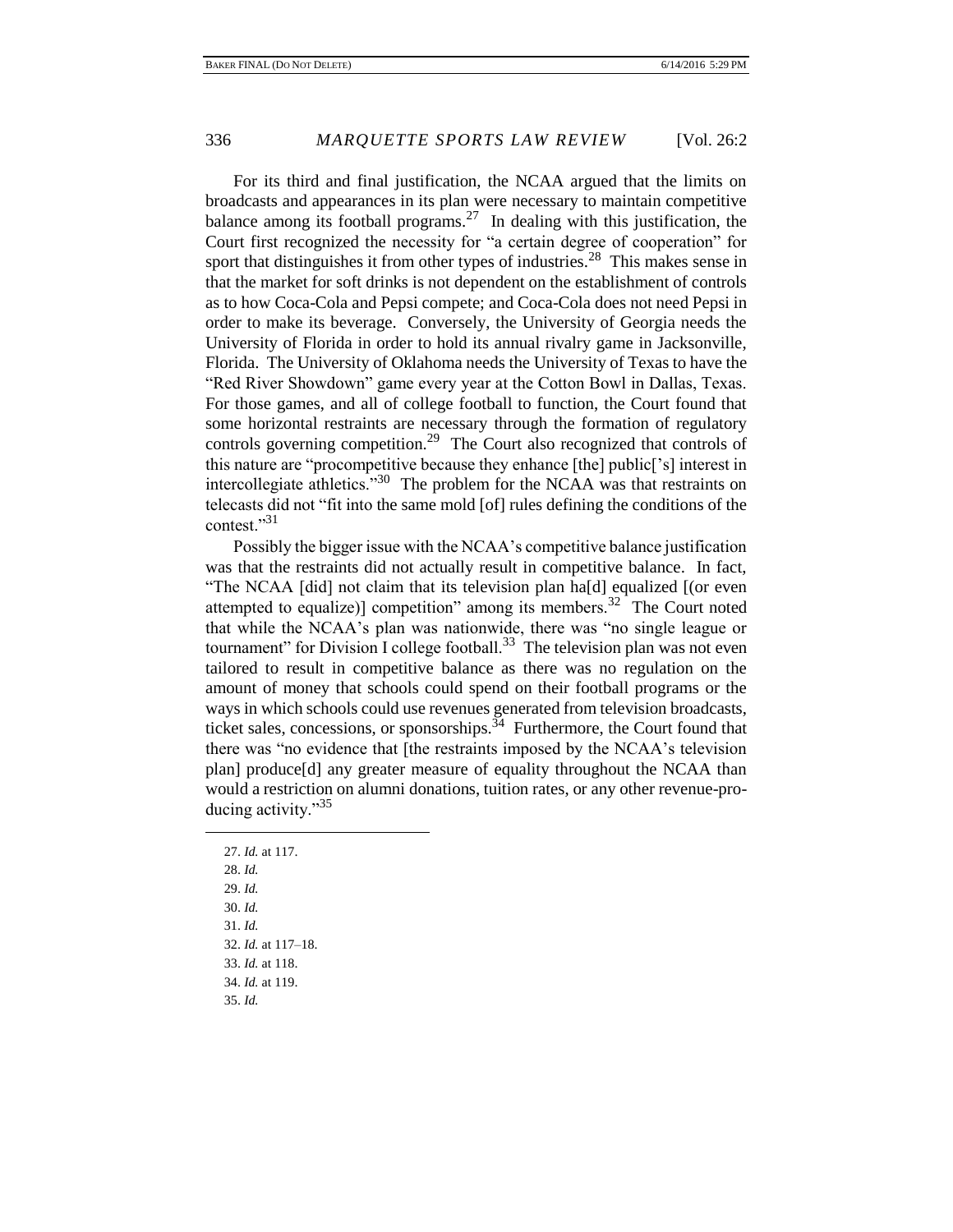While all of that was true, Justice Stevens and the majority missed the mark on one key component, perhaps the most important component and one that framed an underlying battle taking place in *Board of Regents*. The mistake made by the Court was in its position that the plan was not aimed at protecting the competitive power of "any readily identifiable group of competitors."<sup>36</sup> While it is possible the NCAA did not properly present a class of competitors that needed protecting via the plan, a vulnerable population of member schools most certainly existed. To locate that class of competitors, the Court needed only to look to all Division I football programs that were not part of the class of plaintiffs. After all, those were the football programs that stood to lose from the Court lifting the limits on college football television broadcasts. Supporting this position is the fact that the class of complainants was not the programs that were never featured in broadcasts via the NCAA's television plan; the class consisted of the programs that were featured the most.<sup>37</sup>

Joining the Universities of Oklahoma and Georgia as plaintiffs were a collection of sixty-four college football programs known as the College Football Association (CFA). These schools represented the "haves" of college football, those with lucrative programs that were members of the major athletic conferences and/or enjoyed automatic access to the postseason bowls with the largest payouts. These were the programs that wanted more broadcasts and revenues for their rank. On the other side of the aisle was the NCAA, which represented the interests for all of its members in Division I, not just those with the most successful football programs. Thus, another way of viewing *Board of Regents* was as a battle between the "haves" and "have-nots" of college football, with the Plaintiffs playing the role of the haves and the NCAA serving as the representative for and defender of the have-nots.

Unfortunately, the actual battle between the proverbial haves and have-nots of college football was probably well on its way to being lost prior to the first filing in *Board of Regents* because the television plan at controversy did not provide for equitable revenue sharing across the Football Bowl Subdivision  $(FBS)$ .<sup>38</sup> Had that been the case, then perhaps the Court's perception of the facts would have supported the provision of an exemption from antitrust law for the NCAA's television plan based on the reasons Congress relied on in exempting from antitrust law media-rights management for professional sports.<sup>39</sup> Instead,

<sup>36.</sup> *Id.* at 118.

<sup>37.</sup> John J. Siegfried & Molly Gardner Burba, *The College Football Association Television Broadcast Cartel*, 49 ANTITRUST BULL. 799, 802 (2004).

<sup>38.</sup> *See infra* note 71.

<sup>39.</sup> Justice Stevens noted that the NCAA failed to provide evidence that its plan "produce[d] any greater measure of equality throughout the NCAA than would a restriction on alumni donations, tuition rates, or any other revenue-producing activity." *Bd. of Regents*, 468 U.S. at 119.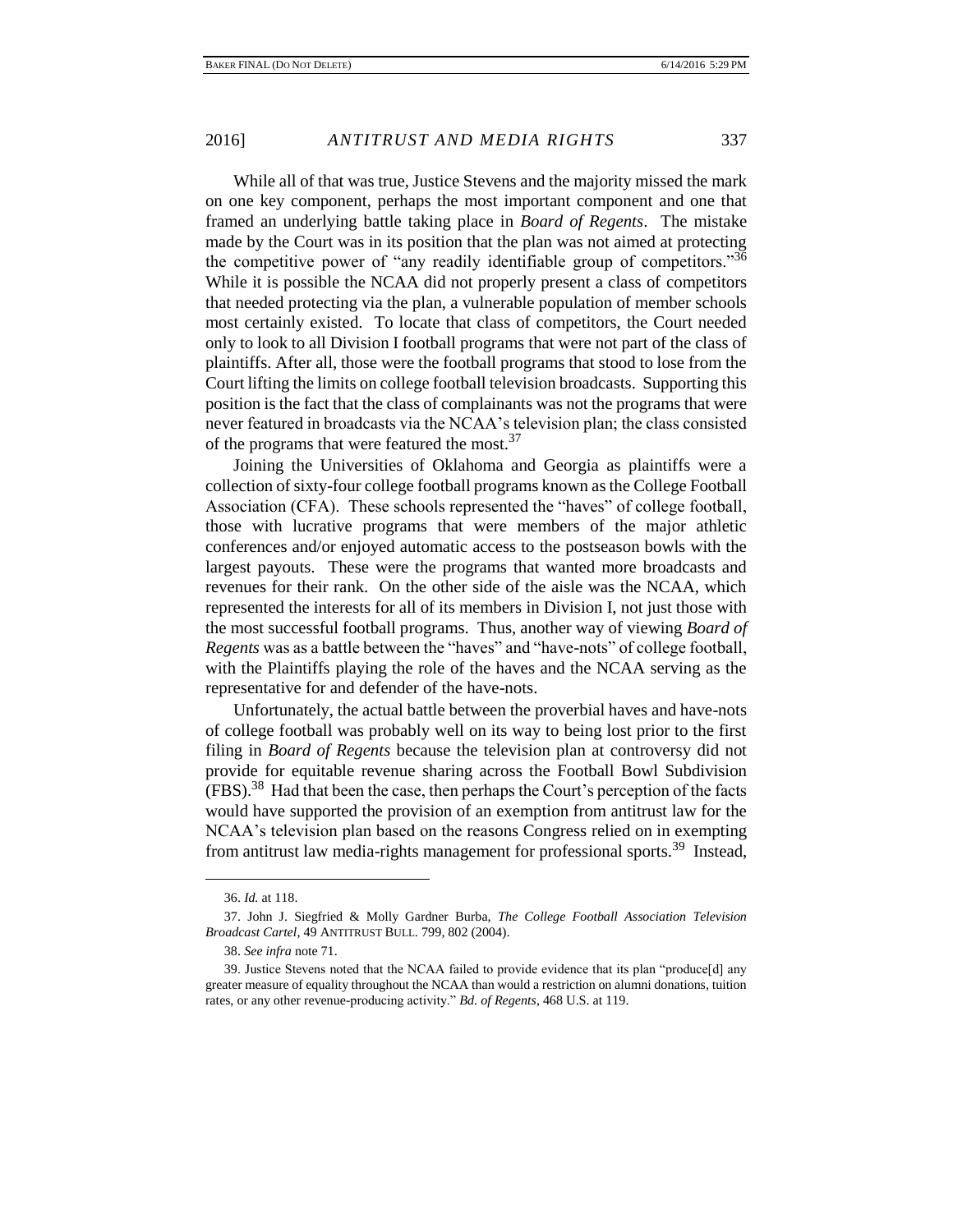the television restraints at issue in *Board of Regents* merely prevented the exacerbation of an already existing disparity in big-time college football. After all, college football's have-nots were already disadvantaged by their lack of access to the payouts provided by the premier bowl games and in the disparity existing in the profits pulled from attendance, sponsorship, and alumni donations.

Justice Stevens and the majority should have better appreciated their position in relation to this tug-of-war between the haves and have-nots of college football. By stripping the NCAA of regulatory control over media-rights management, the Court injected itself into the fray and drastically disturbed the balance of power in favor of the haves. The in-fighting at issue in *Board of Regents* was a type of organizational instability that, in the authors' view, is best left for internal resolution rather than judicial intervention. Not only that, but the majority was mistaken as to the NCAA's role in managing college football media rights for its members—a mistake that was caught in the dissent written by Justice White, with whom Justice Rehnquist joined.

# III. THE COURT'S MISTAKE AND HOW *BOARD OF REGENTS* SHOULD HAVE BEEN RESOLVED

The dissent recognized that the NCAA's role via the plan extended beyond limiting broadcasts. Specifically, the dissent took a practical and realistic view of how broadcast rights for football games were (and still are) actually negotiated and sold within the "competitive market[place]."<sup>40</sup> And under the plan at controversy, the NCAA packaged the broadcast rights for its footballplaying members and negotiated the "real . . . price and terms" of the television deals with broadcasters.<sup>41</sup> "The selection[s] of games to . . . broadcast w[ere] left to the networks" to negotiate with the individual schools "to maximize the value of  $[$ broadcasts]." $42$  While the NCAA did not take a hands-on role in working with member schools and broadcasters in selecting and managing individual game telecasts, that fact did not trivialize the NCAA's function in creating the plan. Hence, the Court used a heavy-handed application of antitrust in meeting consumer interest in more broadcasts. The Court could have, and arguably should have, preserved the NCAA's cartel control over media rights as a joint venture similar to the NFL's management of rights for its franchises. The justifications for exempting the NFL's cartel control over broadcast rights provided a basis for finding a procompetitive purpose for the NCAA's cartel control. In *NFL*, the court recognized:

<sup>40.</sup> *Id.* at 127–28 (White, J., dissenting).

<sup>41.</sup> *Id.*

<sup>42.</sup> Siegfried & Burba, *supra* note 37, at 801.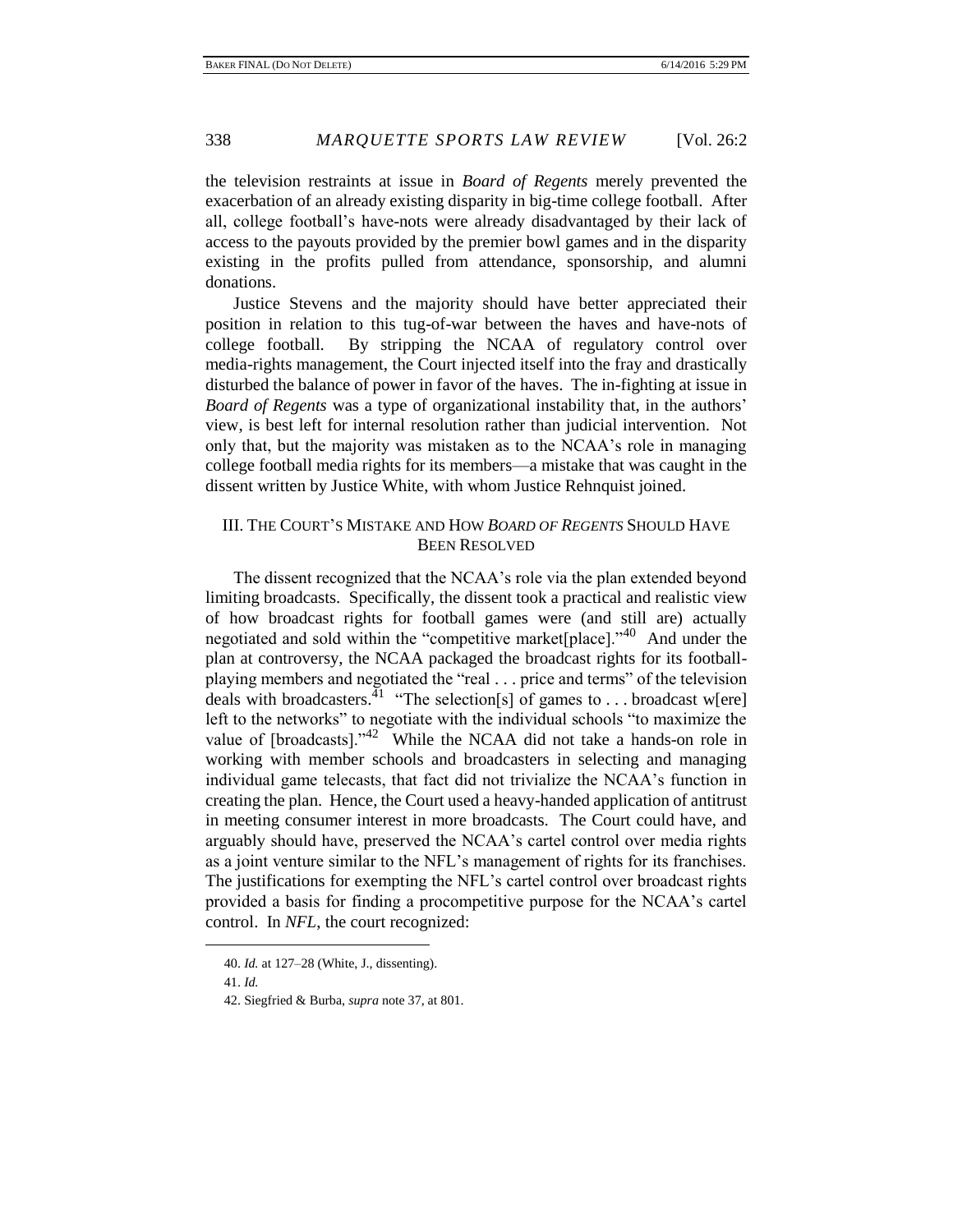the teams should not compete too strongly with each other in a business way. The evidence shows that in the National Football League less than half the clubs over a period of years are likely to be financially successful.... Under these circumstances it is both wise and essential that rules be passed to help the weaker clubs in their competition with the stronger ones and to keep the League in fairly even balance.<sup>43</sup>

The court in *NFL* went on to find that one way that professional sport leagues could protect competitive balance on the field is to limit competition off the field through restrictions imposed on television broadcasts.<sup>44</sup> The procompetitive justifications for joint venture management of media rights in *NFL* can be easily applied to the facts at issue in *Board of Regents*. And while it is true that the court in *NFL* still found that the specific limitations imposed by the NFL's plan were illegal under the Sherman Act,  $45$  the court did not go as far as to strip the league completely of its cartel control over broadcasts.<sup>46</sup> Furthermore, the controversial decision in *NFL* was the primary catalyst for Congress's exempting league control over broadcasts with the Sports Broadcasting Act of 1961.<sup>47</sup> The Act expressly exempts from antitrust law the sale of a television package consisting of broadcast rights by professional sports leagues.<sup>48</sup> With the need to protect the NCAA's weaker programs in mind, the Court, in *Board of Regents*, also could have left unchecked the NCAA's authority over the plan while also advancing consumer welfare by holding that the specific restrictions on broadcast output in the plan violated antitrust law.

By limiting its reach to the broadcast output, the Court would have narrowly tailored its application of antitrust law and drastically reduced the case's impact on the battle between the haves and have-nots for control over college football allowing the bigger conflict to play out within the organization rather than within the halls of the Supreme Court building. This approach would have been more deferential to the NCAA. Also, the limited approach would have allowed the NCAA to still look out for the have-nots by negotiating terms that included mandatory broadcasts for less-prominent schools, thereby maintaining some degree of revenue sharing through the plan. Additionally, preservation of the

<sup>43.</sup> United States v. NFL, 116 F. Supp. 319, 323 (E.D. Pa. 1953).

<sup>44.</sup> *Id.* at 324.

<sup>45.</sup> *Id.* at 330.

<sup>46.</sup> *Id.* at 326.

<sup>47. 15</sup> U.S.C. §§ 1291–1295 (2016).

<sup>48.</sup> *Id.* § 1291.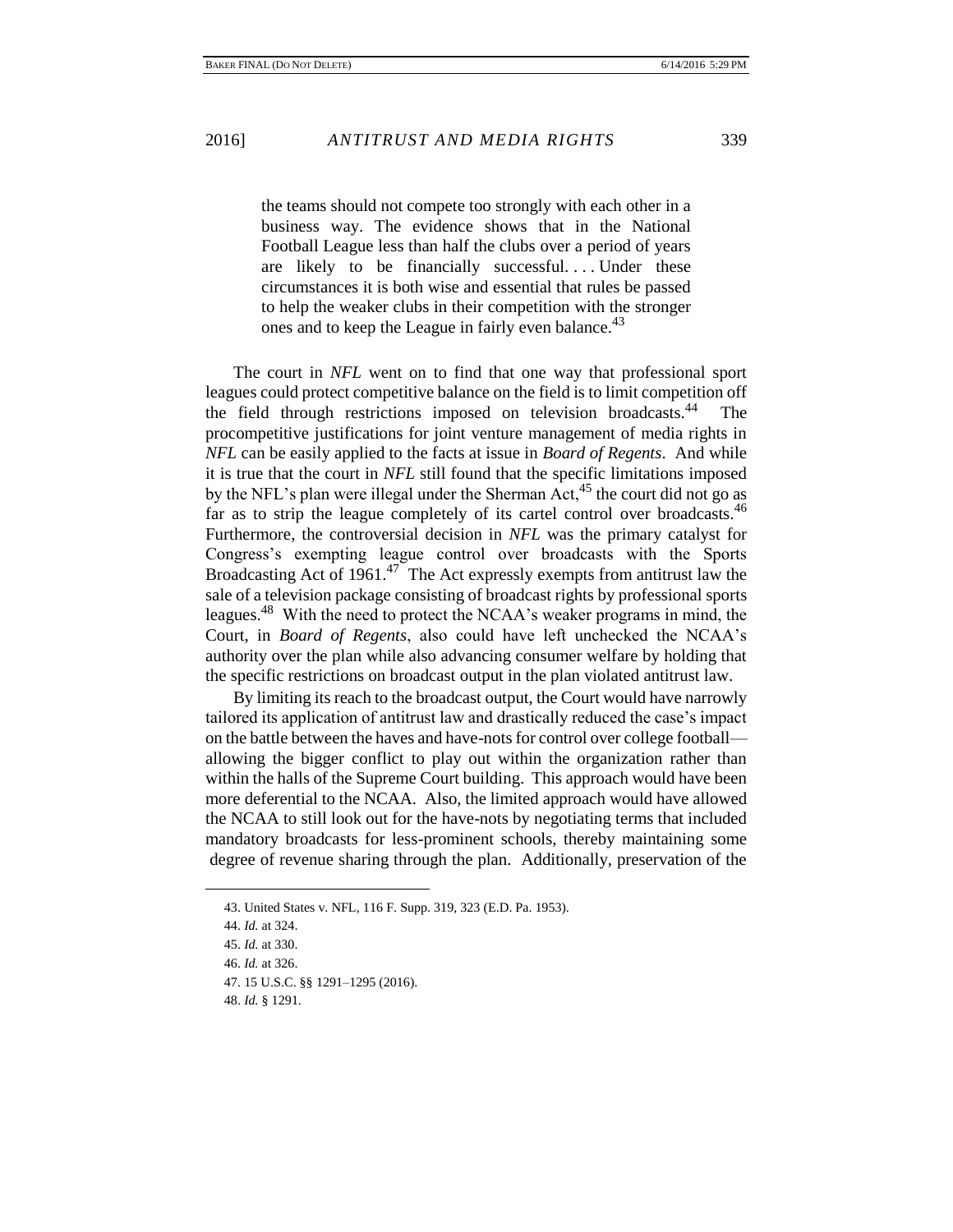plan would have left intact a foundation that possibly (even if unlikely) could have led to increased management by the NCAA, and this could have resulted in more meaningful sharing of media revenue among the member institutions. As previously stated, the battle may have already been lost for the have-nots, and it is possible that the CFA schools would have eventually wrangled away more control from the NCAA internally, or left the NCAA and formed a new association. Yet, whatever would have happened following a narrowly tailored *Board of Regents* would have happened organically.

Justice Stevens's heavy-handed approach in *Board of Regents* did more than just end the NCAA's control over media management for its members; the decision set in motion a series of acts that eventually shifted the control over media-rights management of football from the NCAA to the conferences.<sup>49</sup> Justice Stevens and the majority may have used *Board of Regents* to open up a market in which individual institutions would compete for the benefit of consumers,<sup>50</sup> but that is not exactly what happened. While a few individual schools manage all three tiers of their media rights, $51$  most have deferred media-rights management to their respective conferences.<sup>52</sup> By ending the NCAA's cartel control over managing broadcast rights for *all* of its institutions, *Board of Regents* effectively replaced the NCAA with the CFA, which controlled broadcasting rights for only its members and excluded all non-CFA programs from sharing in the pot.<sup>53</sup> The CFA's cartel control, however, was subsequently limited by another antitrust action in *Regents of the University of California v. American Broadcasting Cos.* (*ABC Sports*).<sup>54</sup> In *ABC Sports*, the Ninth Circuit tracked the Court's reasoning in *Board of Regents* and found that antitrust law would not allow the CFA's exclusive deal with ABC to block Columbia Broadcasting System (CBS) and National Broadcasting Company (NBC) from broadcasting University of Notre Dame and Pacific-10 Conference (Pac-10) games.<sup>55</sup> Following *ABC Sports*, the CFA managed media rights for its original members sans Notre Dame and the Pac-10. But in 1995, the CFA lost cartel control and ceased to exist when the SEC and Big East decided to

<sup>49.</sup> *See* Alfred Dennis Mathewson, *The Bowl Championship Series, Conference Realignment and the Major College Football Oligopoly: Revolution Not Reform*, 1 MISS. SPORTS L. REV. 321, 334 (2012).

<sup>50.</sup> Justice Stevens criticized the NCAA's plan in *Board of Regents* because "[n]o individual school [was] free to televise its own games without restraint." NCAA v. Bd. of Regents, 468 U.S. 85, 115 (1984).

<sup>51.</sup> Such as Notre Dame, Brigham Young, Army, and Texas.

<sup>52.</sup> *See* Mathewson, *supra* note 49.

<sup>53.</sup> *Id.*

<sup>54. 747</sup> F.2d 511 (9th Cir. 1984).

<sup>55.</sup> *See id.* at 521.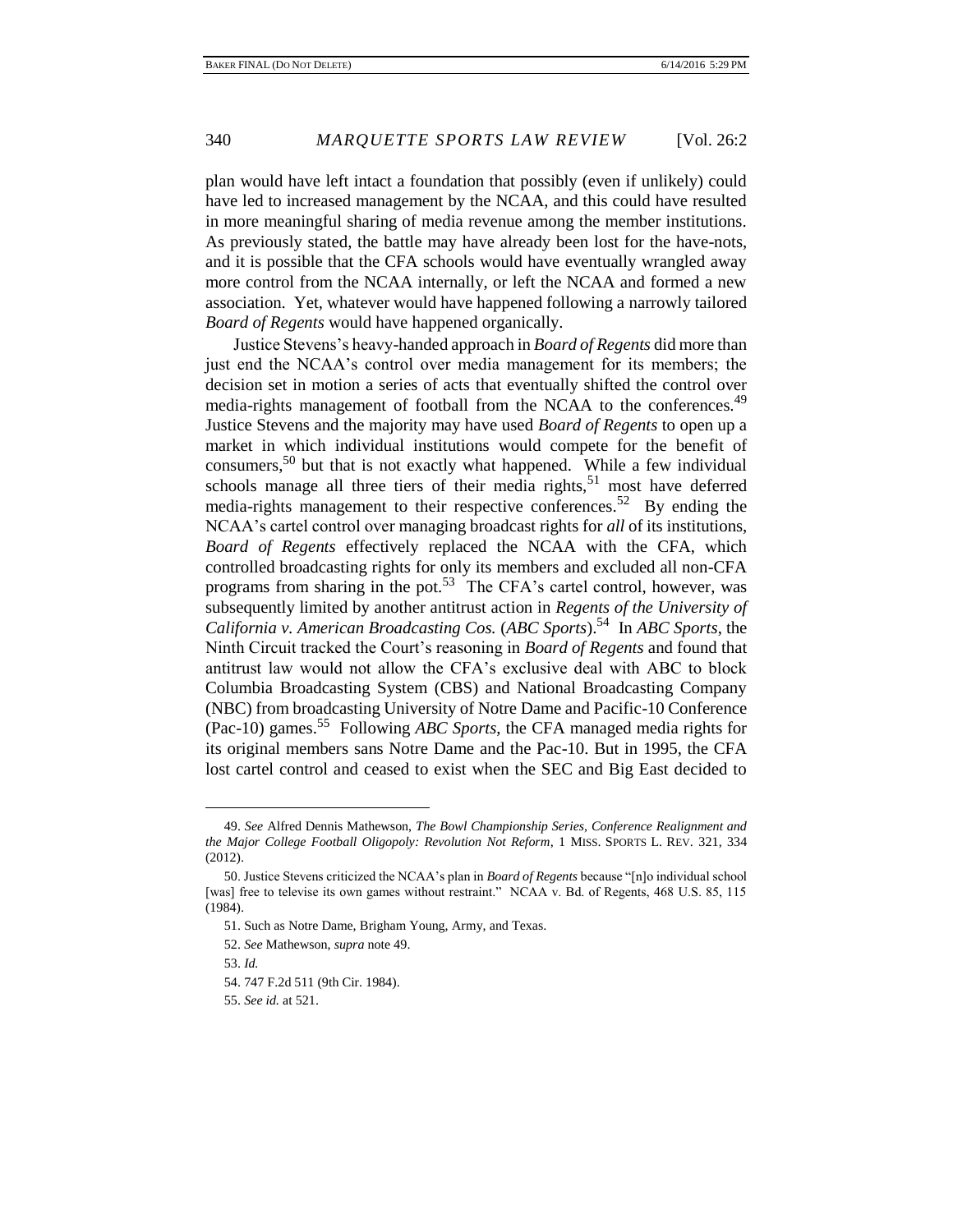manage their respective media rights.<sup>56</sup>

Accordingly, *Board of Regents* did not accomplish Justice Stevens's vision of media-rights management at the institution/program level. In fact, very few FBS programs manage all three tiers of their media rights.<sup>57</sup> The dissent was correct: the competitive marketplace for college football broadcasts necessitates the collective packaging of rights.<sup>58</sup> Looking at what is happening today, instead of league-wide cartel control at the NCAA level, college football broadcast rights are controlled by a small number of mini-cartels at the conference level. The shift from NCAA management of media rights to conference management that resulted from *Board of Regents* set in motion a tectonic shift in power that would reshape college athletics, not just football.

#### IV. THE FALLOUT RESULTING FROM *BOARD OF REGENTS*

Today, college football consists of mid-major programs (less prestigious programs that form the "Group of  $5"$ )<sup>59</sup> and a group of conferences that are collectively called the Power  $\overline{5}$  (P5).<sup>60</sup> The P5 includes the Atlantic Coast Conference (ACC), Big Ten Conference (Big Ten), Big 12 Conference (Big 12), Pacific-12 Conference (Pac-12), and Southeastern Conference (SEC), and represents the most powerful football programs in the FBS. $^{61}$  The P5 conferences are also those with the most lucrative television contracts—some even have their own networks.<sup>62</sup> However, it is important to note that not all members of the P5 are power programs in terms of their competitive contributions to the actual sport of college football. The schools within the P5 are fortunate enough to have historical ties to conferences that include prominent and very successful programs. The arbitrariness of conference affiliation in P5 conferences has proved harmful to many successful football programs that found themselves on the outside looking in, while less successful football programs within the P5 have reaped financial benefits from shared

<sup>56.</sup> *See* Mathewson, *supra* note 49, at 334–35.

<sup>57.</sup> Our research found that only Notre Dame and Brigham Young control their media rights and both are not full participating members of any athletic conference (for all sports).

<sup>58.</sup> NCAA v. Bd. of Regents, 468 U.S. 85, 128 (1984) (White, J., dissenting).

<sup>59.</sup> The Group of Five consists of the American Athletic Conference, Conference USA, the Mid-American Conference, the Mountain West Conference, and the Sun Belt Conference. Bill Bender, *Power 5 vs. Group of 5: College Football's Split Decision*, SPORTING NEWS (June 9, 2014), http://www.sportingnews.com/ncaa-football-news/4589827-power-5-conferences-autonomy-ncaagroup-of-5-nick-saban-mike-slive-division-iv-split.

<sup>60.</sup> *Id.*

<sup>61.</sup> *Id.*

<sup>62.</sup> Some conferences with their own networks are the SEC Network, the Pac-12 Network, and the Big Ten Network.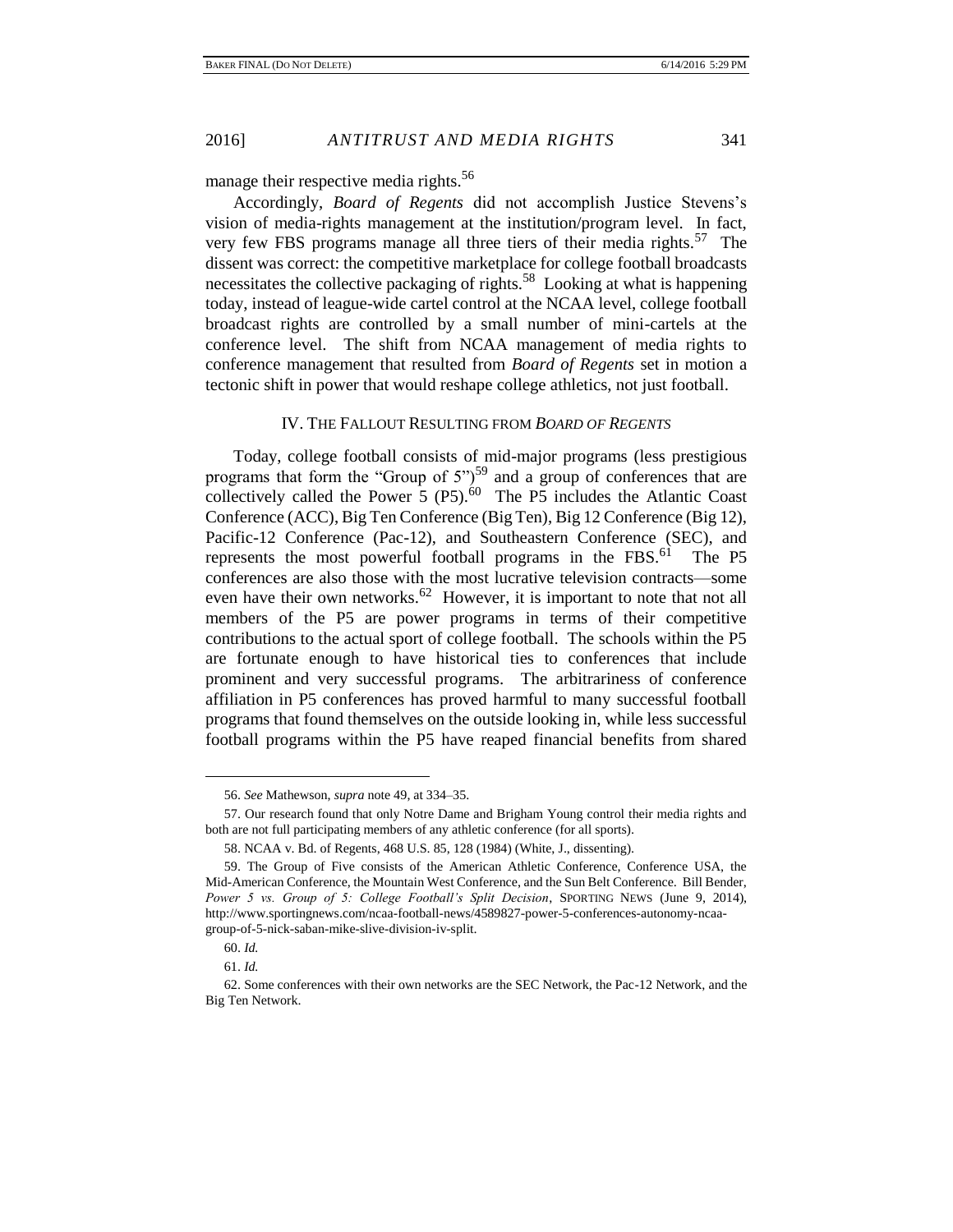media-rights revenues derived from conference affiliations.

The P5 conferences were reshaped based on conference realignment from their original formations (mostly based on historical alliances) in the 1990s and throughout the 2000s. *Board of Regents* was a catalyst for conference realignment because the process was fueled by conferences desiring the acquisition of new, large media markets in order to secure bigger and better media deals.<sup>63</sup> Conferences cannibalized each other through realignment with major conferences raiding other major, and even mid-major, conferences for new members for new media markets. The transition was not orderly, and the mass movement of programs from one league to another caused one league to close shop (Southwest Conference) and several others to drop football (Big East Conference, Big West Conference, and Western Athletic Conference). In vain efforts to remain relevant in football, two conferences and two members from realignment-affected leagues actually sued departing members.<sup>64</sup> When the dust had settled, for the time being, realignment had transformed the most prominent football conferences from eight ten-member regional leagues with schools in relative proximity to each other to twelve fourteen-member goliaths with geographic reaches that stretched across the country.

In *Board of Regents*, Justice Stevens recognized that antitrust is a mechanism for "consumer welfare prescription,"<sup>65</sup> but that conference realignment harmed college football consumers because it (1) made travel for road games difficult by increasing the distance between schools and (2) eradicated many longstanding annual rivalry series by separating rival programs into different leagues.<sup>66</sup> Furthermore, Board of Regents did not protect consumers of mid-major football programs as their favorite schools found themselves unable to financially compete with P5 schools for top talent. Compounding that problem is the fact that mid-majors make up almost half of the FBS.

<sup>63.</sup> Ronald A. Smith, *Intercollegiate Athletic Associations and Conferences*, *in* SPORTS IN AMERICA FROM COLONIAL TIMES TO THE TWENTY-FIRST CENTURY (Steven A. Riess ed., 2015).

<sup>64.</sup> Christian Dennie, *Conference Realignment: From Backyard Brawls to Cash Cows*, 1 MISS. SPORTS L. REV. 249, 257–64 (2012).

<sup>65.</sup> NCAA v. Bd. of Regents, 468 U.S. 85, 107 (1984) (quoting Reiter v. Sonotone Corp., 442 U.S. 330, 343 (1979)).

<sup>66.</sup> Dennie, *supra* note 64, at 278; *see also Conference Realignment Poll*, BAYLOR U., http://www.baylor.edu/survey/ (last visited June 9, 2016) (showing the results of a survey revealing that 76% of alumni polled preferred traditional rivalries between schools in close proximity to each other over those resulting from conference realignment that creates super conferences); Cody T. Havard & Terry Eddy, *Qualitative Assessment of Rivalry and Conference Realignment in Intercollegiate Athletics*, 6 J. ISSUES INTERCOLLEGIATE ATHLETICS 216, 222–27 (2013) (noting a study that empirically examined the harm caused to consumers of college football by studying fan reaction to loss of traditional rivalry games based on conference realignment).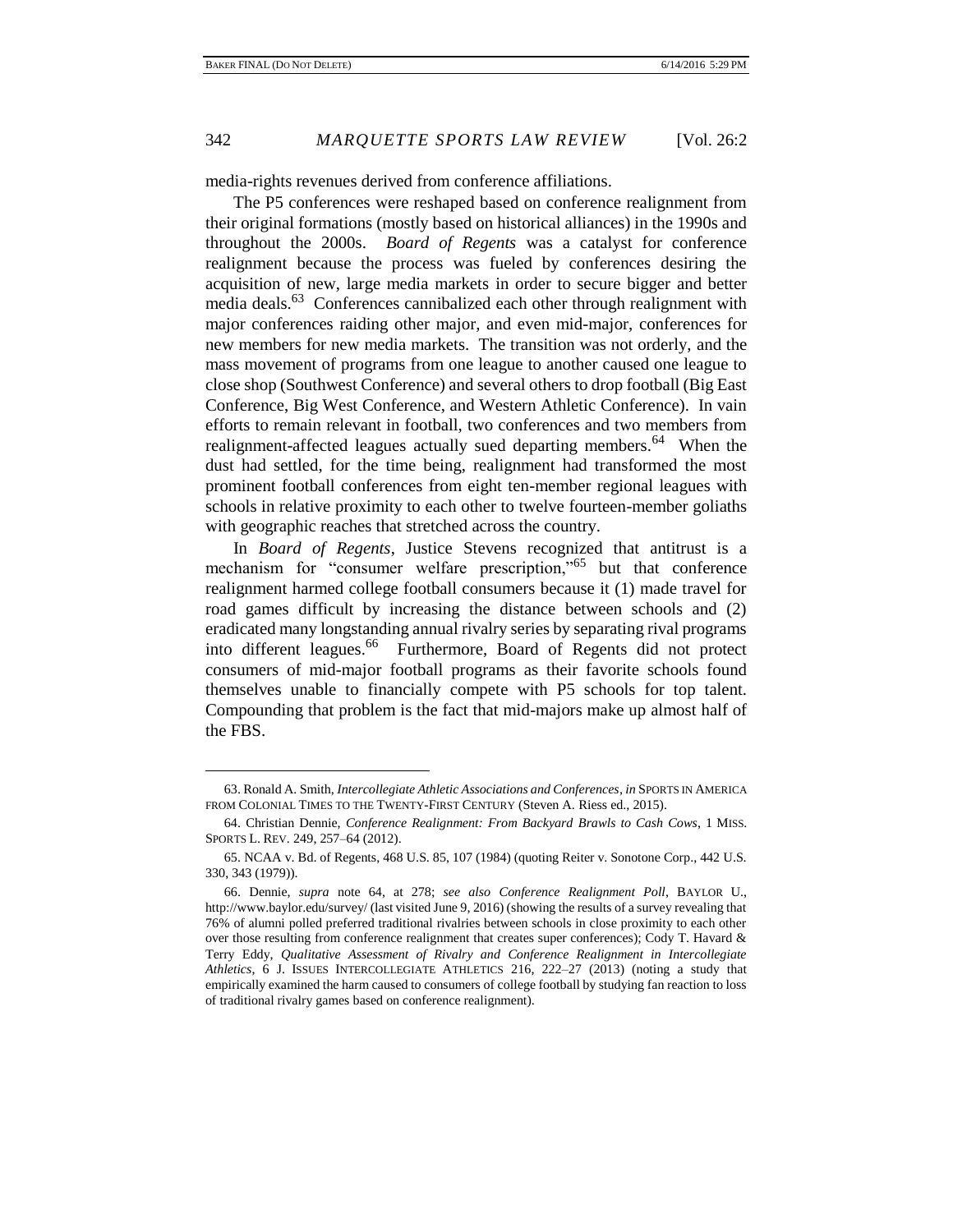Unfortunately for the mid-majors, the management of media rights for college football's postseason also produced substantial inequity. Almost since its inception, college football's postseason has been managed by the bowls, games produced by bowl committees that pit teams from different leagues against each other in a number of mini-championships.<sup>67</sup> The national champion of college football, however, was decided by various polls that often produced conflicting results by crowning different champions. $\delta^8$  In the early 1990s, the most prominent conferences pulled together with the most powerful bowl committees and interested television networks to coordinate college football's postseason in a way that would result in the crowning of a champion.<sup>69</sup> With no control over regular season broadcast rights or postseason bowl games and their broadcast rights, the NCAA had no place at the table in these discussions. Emerging from this unholy alliance of commercially-driven partners was an entity that would grow into the nefarious Bowl Championship Series  $(BCS)$ .<sup>70</sup> The NCAA manages the playoffs for its football-playing members in divisions below what was once called Division  $I-A$ <sup>71</sup> but does not manage the playoff for its premier college football division.

Before the advent of the playoff for the FBS division, the BCS decided who would play in the national title game for sixteen years<sup>72</sup> and the damage it did to college football is lasting, and likely permanent. The BCS effectively divided programs in the premier subdivision of college football into BCS programs and non-BCS programs; the non-BCS programs were the mid-major programs.<sup>73</sup> The BCS schools were those in the premier athletic conferences (composed mostly of former CFA programs) that enjoyed automatic access for league champions into BCS Bowls (i.e., the premier bowls represented in the BCS format).<sup>74</sup> But more importantly, the BCS schools were also those that

<sup>67.</sup> Jodi M. Warmbrod, Comment, *Antitrust in Amateur Athletics: Fourth and Long: Why Non-BCS Universities Should Punt Rather than Go for an Antitrust Challenge to the Bowl Championship Series*, 57 OKLA. L. REV. 333, 336–39 (2004).

<sup>68.</sup> *Id.* at 338–39.

<sup>69.</sup> C. Paul Rogers III, *The Quest for Number One in College Football: The Revised Bowl Championship Series, Antitrust, and the Winner Take All Syndrome*, 18 MARQ. SPORTS L. REV. 285, 286–87 (2008).

<sup>70.</sup> *Id.* (noting that what would become the BCS was first called the Bowl Coalition and then called the Bowl Alliance before changing to the BCS).

<sup>71.</sup> Division I-A is now called the Football Bowl Subdivision (FBS). *Divisional Differences and the History of Multidivision Classification*, NCAA.ORG, http://www.ncaa.org/about/who-we-are/membership/divisional-differences-and-history-multidivision-classification (last visited June 9, 2016).

<sup>72.</sup> *See* Jude D. Schmit, *A Fresh Set of Downs? Why Recent Modifications to the Bowl Championship Series Still Draw a Flag Under the Sherman Act*, 14 SPORTS LAW. J. 219, 229–30 (2007).

<sup>73.</sup> Rogers, *supra* note 69, at 287–88.

<sup>74.</sup> *Id.* at 288–89.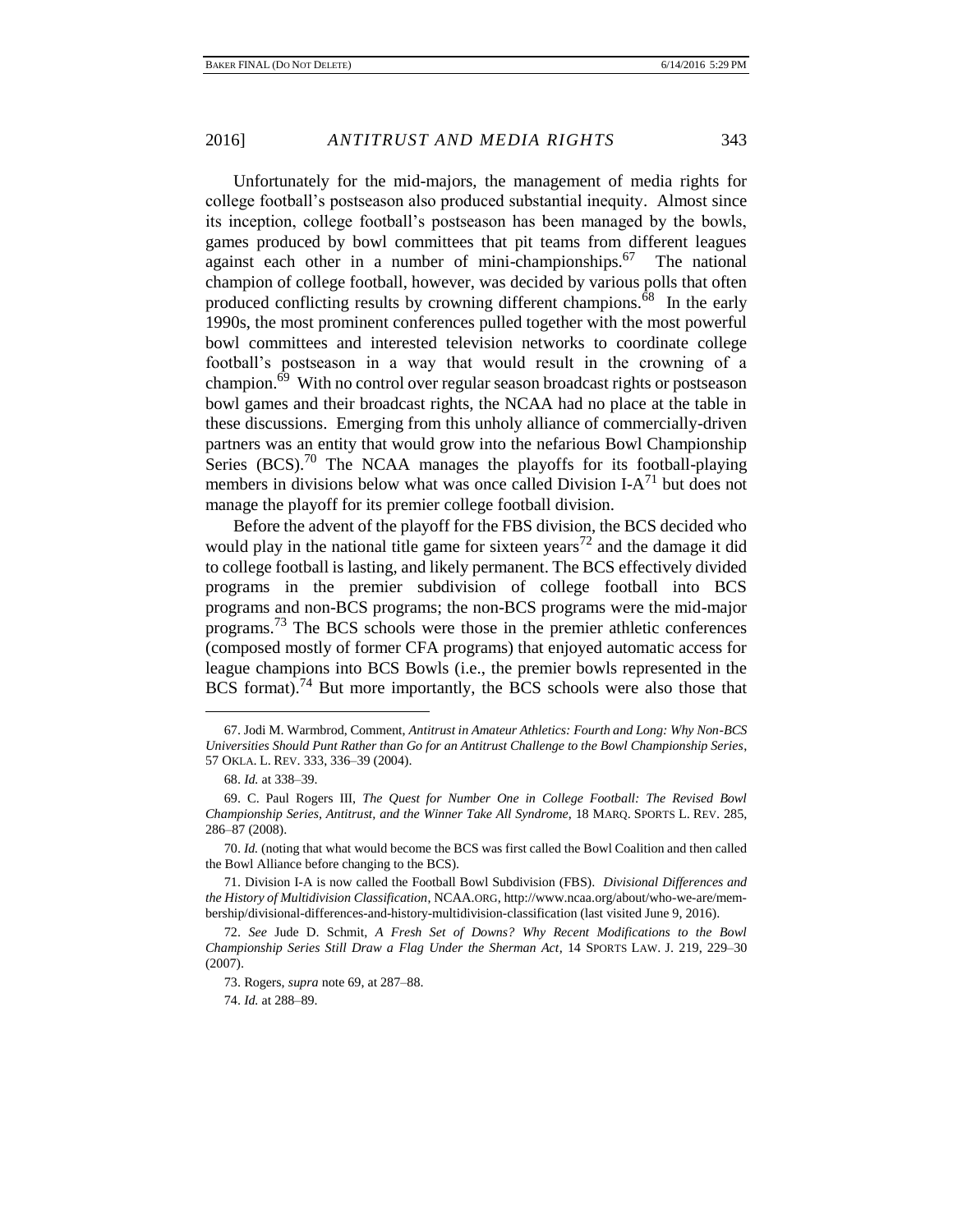automatically shared in the television revenues generated by the package and sale of the rights to televise the BCS bowl games.<sup>75</sup> It took the threat of antitrust litigation for mid-major programs to gain limited access to the BCS, which allowed the few accessing programs to financially benefit.<sup>76</sup> Yet, from its inception to its folding, no mid-major program was ever selected to play in the BCS Championship program. The lack of financial benefits associated with the BCS and the distinction as mid-major were two key variables that made it virtually impossible for mid-major programs to compete with BCS schools for college football recruits.<sup>77</sup>

The truth is that competitive equity never existed in college football, and it is highly possible that the landscape of college football would have eventually been reshaped no matter the result in *Board of Regents*. It is also true that *Board of Regents* set into motion the events that changed college football in ways that harmed consumers, particularly the fans of mid-major programs.<sup>78</sup> In fact, the term "mid-major" did not exist prior to the infusion of commercialization through increased media exposure and media-generated revenues made possible by *Board of Regents*. Thus, no matter what happens in *O'Bannon*, a lasting legacy will remain from *Board of Regents* in the great disparity in power and financial resources that now exist between the haves and have-nots of college football.<sup>79</sup> These disparities were caused because the Court took a side in the battle for control over college football media-rights management, and a strong case could be made that the Court chose the wrong side.

# V. JUSTICE STEVENS'S DICTA AND THE MANIPULATED MARKET FOR COLLEGE ATHLETES

Justice Stevens was right about one key fact in his decision in *Board of Regents*: consumers wanted substantially more televised college football than the NCAA's plan provided. It took a bit of time, but in the wake of *Board of* 

<sup>75.</sup> *Id.* (noting that the BCS "guaranteed almost \$1 million" to each BCS school while all others were

<sup>&</sup>quot;receiv[ing] as little as \$180,000 before expenses").

<sup>76.</sup> Schmit, *supra* note 72, at 234.

<sup>77.</sup> *See* Craig A. Depken II & Dennis P. Wilson, *Institutional Change in the NCAA and Competitive Balance in Intercollegiate Football*, *in* ECONOMICS OF COLLEGE SPORTS 197, 197–209 (John Fizel & Rodney Fort eds., 2004) (highlighting a study using both the Herfindahl-Hirschman Index and Structure-Conduct-Performance (SCP) measures to examine the influence of regulatory changes on competitive balance in college football between 1888-2001 found that the BCS, in just four seasons, had a negative effect on competitive balance using the SCP measure).

<sup>78.</sup> *See generally* Brian Goff, *College Football 'Mid Majors' Face Uncertain Future*, FORBES (Sept. 1, 2014), http://www.forbes.com/sites/briangoff/2014/09/01/college-football-mid-majors-face-uncertain-future/.

<sup>79.</sup> *See* Depken & Wilson, *supra* note 77.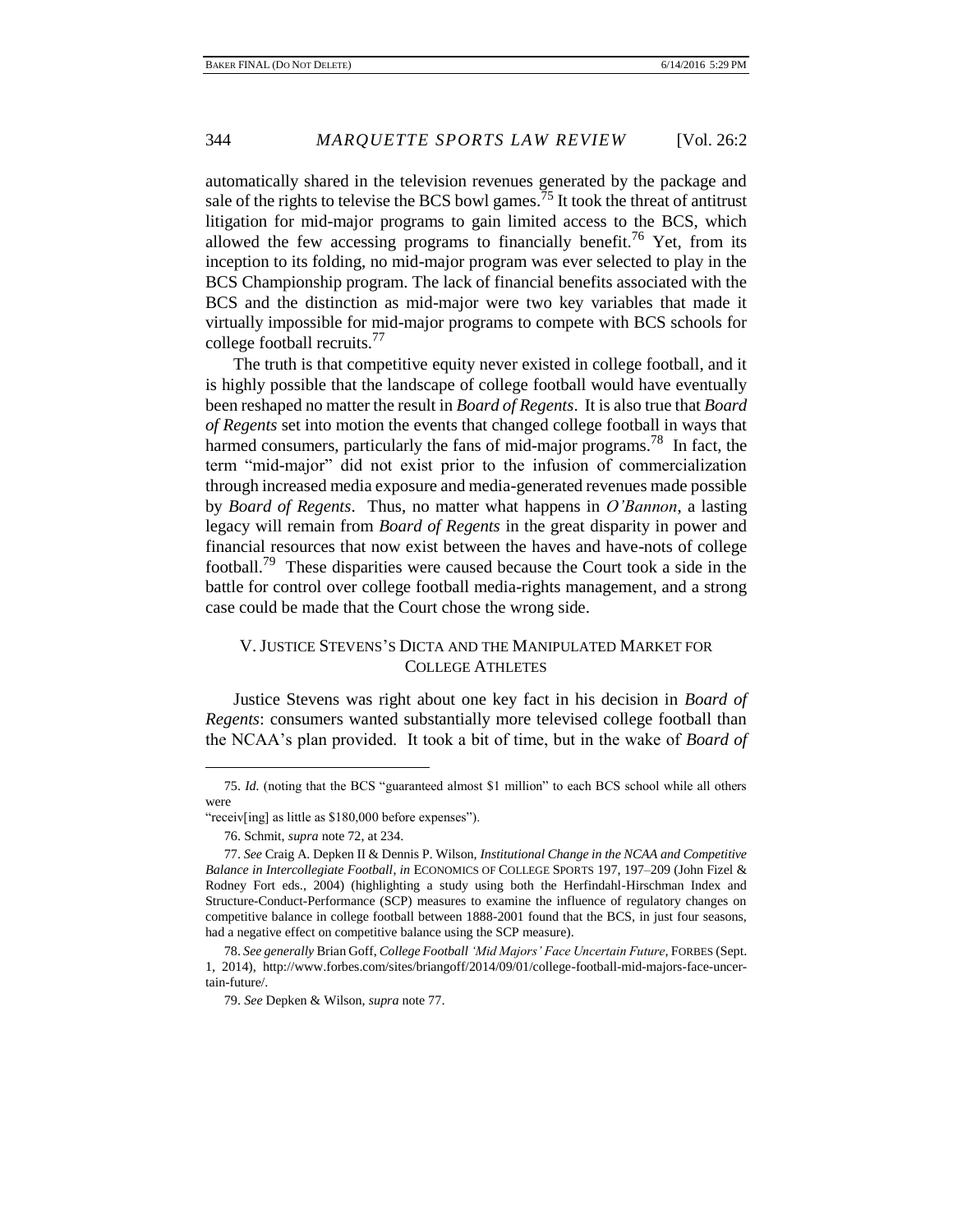*Regents*, college football has ballooned into an industry worth billions of dollars, in large part due to the monies mined from the leverage of media rights.<sup>80</sup> The gross commercialization resulting from the influx of media money has led former University of Texas football coach Mack Brown to believe, "College football is growing closer and closer to being like the N.F.L."<sup>81</sup> The industrial growth of NCAA football has also increased the competition for college-athlete services and the spending needed to attract them to campus. Yet, the athletes, the most necessary of inputs for the product of college football, $82$  have not financially benefited from the gross increases in spending on their sports. Since 1973, NCAA "amateurism" regulations have capped athlete compensation at roughly the same rate, covering only tuition, books, and room and board.<sup>83</sup> Only recently, starting August 1, 2015, has grant-in-aid seen an increase by way of an option for programs to extend athlete compensation to include costs of attendance for each school.<sup>84</sup> The push for this extension was in response to *O'Bannon* and other antitrust actions lodged against the NCAA. $85$  While a step in the right direction, a cost of attendance allowance is just a mere extension of the existing cap on student-athlete compensation—one that is not calculated based on revenue.<sup>86</sup>

Still, the cap on student-athlete compensation has not slowed competition for athlete services. Instead, the cap has allowed for the inflation of an "arm's race" in which NCAA member institutions compete for college athletes by spending on the best coaches and building preposterously lavish facilities.  $87$ The distorted marketplace for college-athlete services resulting from *Board of* 

<sup>80.</sup> ESPN has agreed to pay \$7.3 billion over twelve years for the rights to televise seven playoff games per year. Based on revenues from this new playoff system, the P5 conferences saw increases in base revenues from \$28 million in 2013–2014 to about \$50 million in 2014–2015, further adding to the income disparity between the P5 and the Group of 5. Marc Tracy & Tim Rohan, *What Made College Football More Like the Pros? \$7.3 Billion, for a Start*, N.Y. TIMES (Dec. 30, 2014), http://www.nytimes.com/2014/12/31/sports/ncaafootball/what-made-college-ball-more-like-the-pros-73-billion-fora-start.html?\_r=0.

<sup>81.</sup> *Id.*

<sup>82.</sup> *In re* NCAA I-A Walk-On Football Players Litig., 398 F. Supp. 2d 1144, 1150 (W.D. Wash. 2005).

<sup>83.</sup> Mark Snyder, *The NCAA's Grant in Aid Cap: Injustice Forced on Student-Athletes* 5 (2015) (unpublished comment, Seton Hall University Law School Student Scholarship), http://scholarship.shu.edu/cgi/viewcontent.cgi?article=1695&context=student\_scholarship.

<sup>84.</sup> Steve Berkowitz & Andrew Kreighbaum, *College Athletes Cashing in with Millions in New Benefits*, USA TODAY (Aug. 19, 2015), http://www.usatoday.com/story/sports/college/2015/ 08/18/ncaa-cost-attendance-meals-2015/31904839/.

<sup>85.</sup> *Id.*

<sup>86.</sup> *See id.*

<sup>87.</sup> Brian Bennett, *Arms Race Proves Recession-Proof*, ESPN (June 14, 2012), http://espn.go.com/college-football/story/\_/id/8047787/college-football-facilities-arms-race-provesrecession-proof.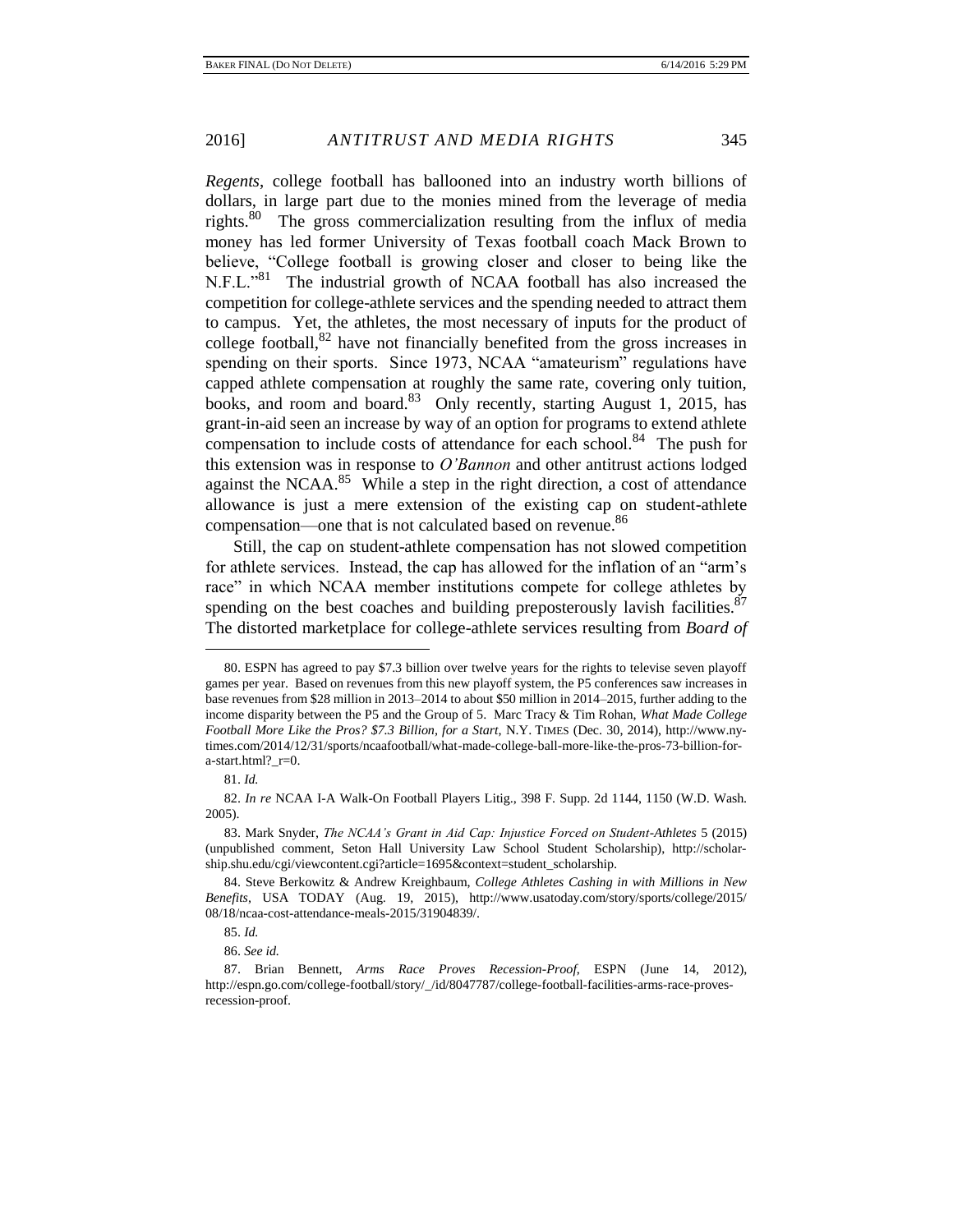*Regents* matches predictions made for the market for assistant coaches in *Law v. NCAA*. 88 In *Law*, the Tenth Circuit anticipated that a cap on coach pay would not control the constantly spiraling costs for college athletics, as schools would merely find other things on which to spend in competition against each other.<sup>89</sup> The Tenth Circuit's predictions of how a cap on compensation imposed by NCAA regulations would result in schools redirecting rather than limiting spending proved true, but to the detriment of student-athletes rather than coaches. The redirection of monies at the expense of athletes can be blamed, in part at least, on the influence of dicta in *Board of Regents*, which provided federal district and circuit courts with the cover needed to insulate from antitrust law the NCAA's regulation of athlete compensation.

Student-athlete regulation was not even before the Court, yet Justice Stevens addressed the subject with several statements in dicta, including one providing that the NCAA "need[ed] ample latitude" in preserving the "revered tradition of amateurism."<sup>90</sup> Included in Justice Stevens's latitude were athlete regulations that prevent athletes from being paid because he deemed them necessary for protecting consumer interest in safeguarding college football as a product distinct from professional football.<sup>91</sup> Following *Board of Regents*, a number of district courts and appellate circuits relied on Justice Stevens's dicta in fashioning an application of antitrust law that shielded from review all regulation of college athletes. Most did so by refusing to recognize a relevant market for athlete services based on the distinction Justice Stevens drew between amateur and professional football.<sup>92</sup>

In spite of this, there has been a shift in the conceptual framework as to how antitrust applies (or does not) to NCAA student-athlete regulations, and this shift emerged from the Ninth Circuit in *Tanaka v. University of Southern California*. 93 In *Tanaka*, a soccer player at the University of Southern California challenged a Pac-10 transfer rule that required her to sit out one full year prior to her playing for the University of California, Los Angeles on the grounds that the rule violated antitrust laws.<sup>94</sup> At first blush, the fact that the

 $\overline{a}$ 

94. *Id.* at 1061–62.

<sup>88. 134</sup> F.3d 1010 (10th Cir. 1998).

<sup>89.</sup> *Id.* at 1023.

<sup>90.</sup> NCAA v. Bd. of Regents, 468 U.S. 85, 120 (1984).

<sup>91.</sup> *Id.* at 101–02.

<sup>92.</sup> Thomas A. Baker III, Joel G. Maxcy & Cyntrice Thomas, White v. NCAA*: A Chink in the Antitrust Armor*, 21 J. LEGAL ASPECTS SPORT 75, 91 (2011); s*ee also* Smith v. NCAA, 139 F.3d 180, 185–86 (3d Cir. 1998); Banks v. NCAA, 977 F.2d 1081, 1093 (7th Cir. 1992); McCormack v. NCAA, 845 F.2d 1338, 1344 (5th Cir. 1988); Pocono Invitational Sports Camp, Inc. v. NCAA, 317 F. Supp. 2d 569, 587 (E.D. Pa. 2004); Gaines v. NCAA, 746 F. Supp. 738, 745 (M.D. Tenn. 1990).

<sup>93. 252</sup> F.3d 1059 (9th Cir. 2001).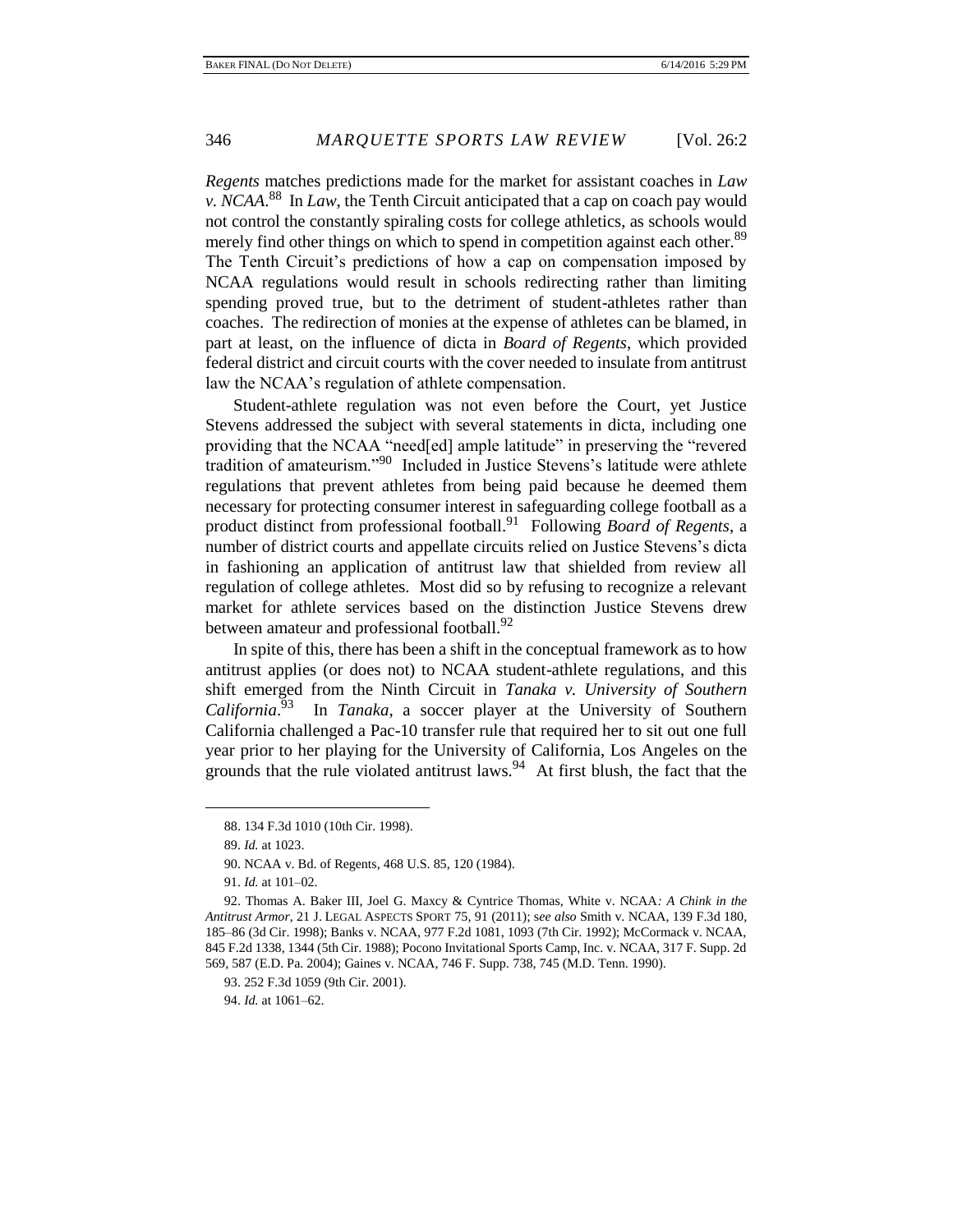Ninth Circuit in *Tanaka* held that the Plaintiff failed to establish a relevant market for her services<sup>95</sup> seems to match the trend of courts refusing to recognize relevant markets for student-athletes following *Board of Regents*. A closer look, however, reveals that the Ninth Circuit in *Tanaka* actually recognized that relevant product and geographic markets might exist for student-athlete services, but the Plaintiff erred in establishing a relevant market by restricting the reach of her product and geographic markets to a single program and the reach of her anticompetitive effect to herself.<sup>96</sup> The Ninth Circuit, in *Tanaka*, left open the possibility that a larger relevant market exists in the competition for student-athlete services on a regional or national level. In fact, the court actually found that the Pac-10 provided the Plaintiff in *Tanaka* with a definable relevant product market based on the fact that she was actively recruited by a number of schools within the league.<sup>97</sup>

The shift in approach continued just four years later with a district court decision, also out of the Ninth Circuit. *In re NCAA 1-A Walk-On Football Players Litigation* (*Walk-On Football Players*) concerned an antitrust challenge to NCAA scholarship restrictions that prevented walk-on players from receiving athletics-based financial aid.<sup>98</sup> The court in *Walk-On Football Players* looked to the Tenth Circuit's reasoning in *Law* to find that the market for student-athletes was not unlike the market the Tenth Circuit recognized for assistant coaches.<sup>99</sup> To show a relevant market, plaintiffs must be able to establish reasonable product interchangeability and cross-price elasticity.<sup>100</sup> The court in *Walk-On Football Players* found that those two requirements were met by the Plaintiffs' proof that a dearth of viable substitutes existed for student-athletes who desired to compete at the highest level of competition in amateur football.<sup>101</sup>

Following *Walk-On Football Players* was *White v. NCAA*, <sup>102</sup> which was the first plausible and well-crafted antitrust attack on the NCAA regulations that limit student-athlete compensation. The plausibility in *White* was found in how the Plaintiffs did not attempt to defeat or dismiss the "preservation of amateurism" justification, and the smart crafting was found in how the Plaintiffs proffered their relevant market. The Plaintiffs in *White* understood

<sup>95.</sup> *Id.* at 1063–64.

<sup>96.</sup> *Id.* at 1065.

<sup>97.</sup> *Id.* at 1063–64.

<sup>98.</sup> *In re* NCAA I-A Walk-On Football Players Litig.,398 F. Supp. 2d 1144, 1146–47 (W.D. Wash. 2005).

<sup>99.</sup> *Id.* at 1150.

<sup>100.</sup> United States v. E.I. du Pont de Nemours & Co., 351 U.S. 377, 394–95 (1956).

<sup>101.</sup> *Walk-On Football Players*, 398 F. Supp. 2d at 1150.

<sup>102.</sup> White v. NCAA, No. CV 06-999-RGK (MANx), 2006 WL 8066802 (C.D. Cal. Sept. 21, 2006).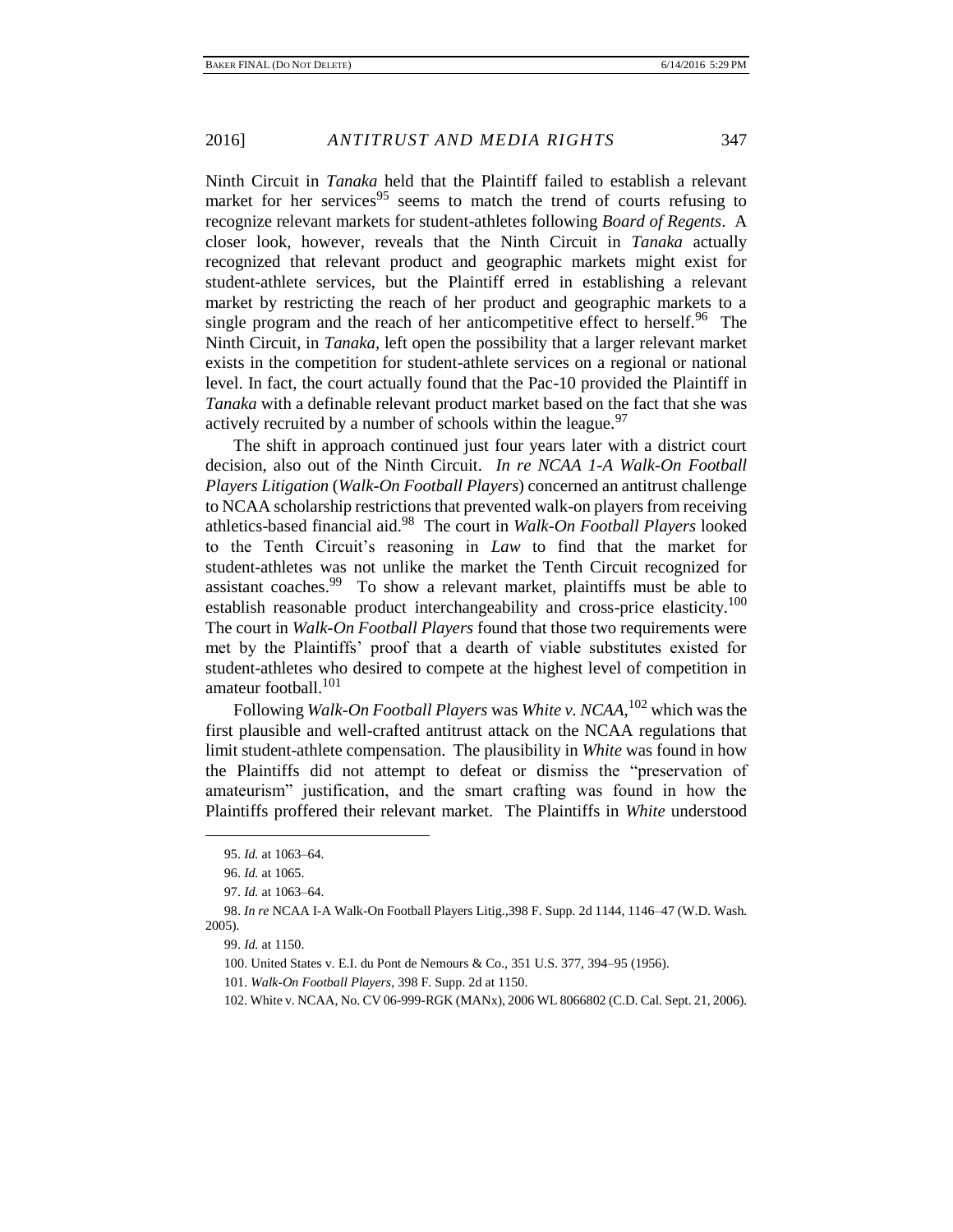the uphill battle they would face if they were to wage an attempt at reversing decades of decisions that relied on Justice Stevens's call for ample latitude in preserving amateurism at their expense.<sup>103</sup> The Plaintiffs were modest in their demand and sought incremental gains rather than full-scale assault on the ample latitude that Justice Stevens believed the NCAA needed in preserving amateurism.<sup>104</sup> Specifically, the plaintiffs in *White* did not challenge the NCAA's authority in enforcing a cap on athlete compensation under the antitrust laws. Instead, the Plaintiffs' antitrust claims challenged the artificiality of the grant-in-aid calculation because it did not cover the full cost of attendance.<sup>105</sup>

Turning next to their relevant market, the plaintiffs in *White* carefully proffered markets, both in the NCAA's Division I, consisting of (1) major college football programs and  $(2)$  major college basketball programs.<sup>106</sup> In support of these two markets, the plaintiffs asserted that no reasonably interchangeable substitutes existed for the would-be student-athletes who desired the unique mix of academics and athletics offered at Division I's highest levels for each sport.<sup>107</sup> Note that the markets identified in their complaint placed the plaintiffs in the position of buyers rather than sellers—the necessary "inputs" for making the product as acknowledged in *Walk-On Football*  Players.<sup>108</sup> By framing the markets in this manner, the Plaintiffs allowed the court in *White* to recognize relevant markets within these sports without having to make determinations on the markets for college athlete services. The thoughtful pleading paid off for the Plaintiffs because the court in *White* denied the NCAA's motion to dismiss and in doing so held that the Plaintiffs' relevant market was legally sufficient to survive judgment as a matter of law.<sup>109</sup> Mere months later, the NCAA settled the case with the Plaintiffs in *White* for \$10 million.<sup>110</sup> While the case did not proceed to verdict and no precedent was set,

<sup>103.</sup> *See generally* Second Amended Complaint for Violation of Section 1 of the Sherman Act, 15 U.S.C. § 1, White v. NCAA, No. CV 06-0999-RGK (MANx) (C.D. Cal. Sept. 8, 2006), http://www.ncaaclassaction.com/complaint.pdf.

<sup>104.</sup> Baker, Maxcy & Thomas, *supra* note 92, at 95.

<sup>105.</sup> Second Amended Complaint for Violation of Section 1 of the Sherman Act, 15 U.S.C. § 1, *supra* note 103, at 6.

<sup>106.</sup> *Id.* at 10–11.

<sup>107.</sup> *Id.* at 11–13.

<sup>108.</sup> *In re* NCAA I-A Walk-On Football Players Litig., 398 F. Supp. 2d 1144, 1150 (W.D. Wash. 2005).

<sup>109.</sup> White v. NCAA, No. CV 06-0999-RGK (MANx), 2006 WL 8066802, at \*2–4 (C.D. Cal. Sept. 21, 2006).

<sup>110.</sup> Stipulation and Agreement of Settlement Between Plaintiffs and Defendant NCAA, White v. NCAA, No. CV06-0999 VBF (MANx), 2008 WL 890625, at \*10 (C.D. Cal. Jan. 29, 2008). The \$10 million was for distribution on a claims-made basis, and the settlement required that students have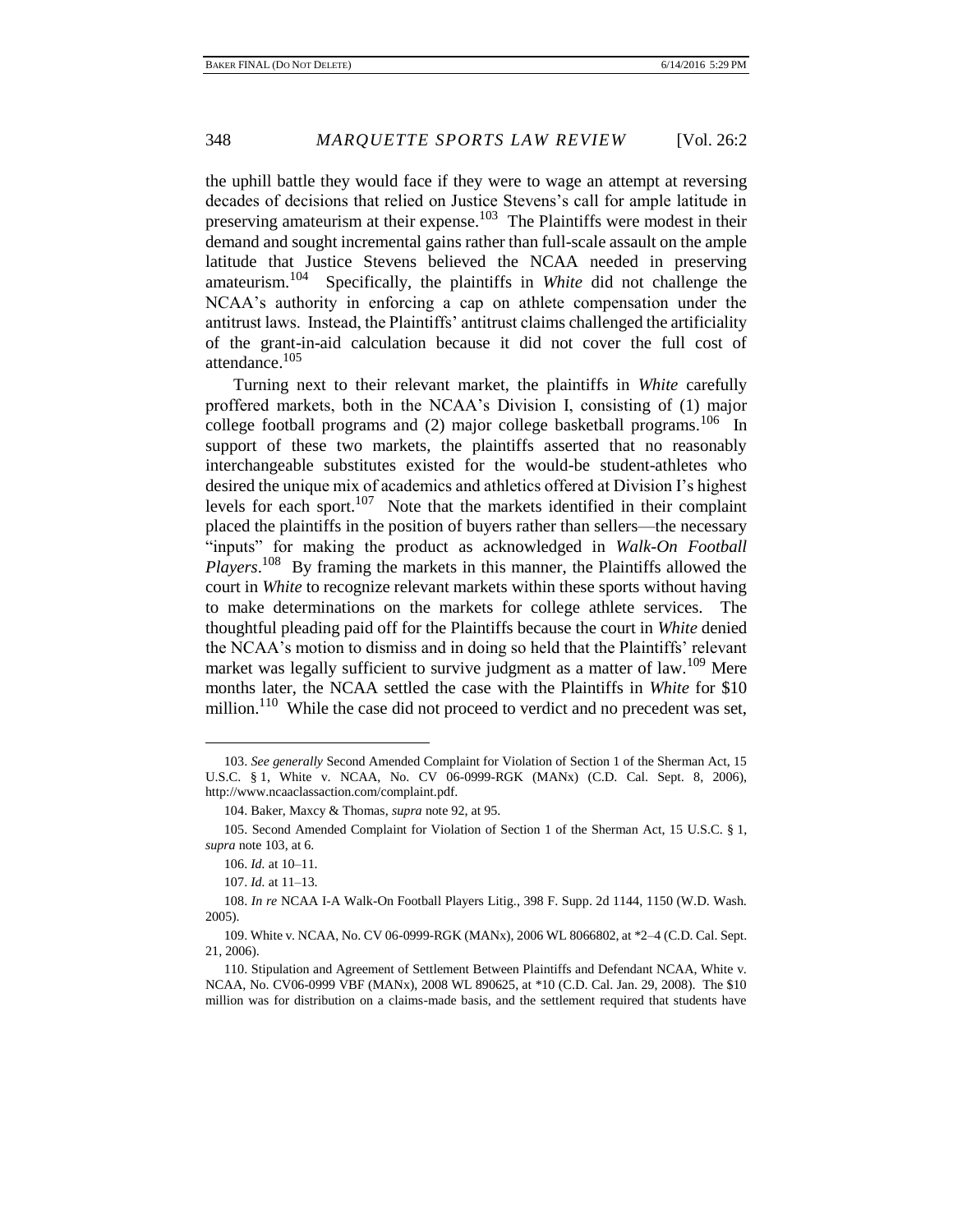the Plaintiffs in *White* set the stage for what would come in *O'Bannon* and provided the plaintiffs in *O'Bannon* with an antitrust roadmap for attacking the NCAA's compensation cap in a way that would work around Justice Stevens's dicta in *Board of Regents*. 111

# VI. *O'BANNON V. NCAA*: THE NINTH CIRCUIT TACKLES *BOARD OF REGENTS*

On September 30, 2015, the Ninth Circuit addressed arguments in *O'Bannon* that were very similar to those presented in *White* and held that the NCAA's amateurism rules are not exempt from the rule of reason analysis under antitrust law.<sup>112</sup> The Ninth Circuit's order affirmed, in part, <sup>113</sup> a district court decision that held that the NCAA's amateurism provisions violated § 1 of the Sherman Antitrust Act.<sup>114</sup> This section of the Article will summarize the specifics of the Ninth Circuit's decision that effectively ended, for now, the quasi-antitrust exemption for NCAA amateurism regulations that emerged from Justice Stevens's dicta in *Board of Regents*.

#### *A. First Down: No Quasi-Exemption Exists for Amateurism Rules*

For its first order of business, the Ninth Circuit quickly put to rest the notion that the NCAA amateurism rules were "valid as a matter of law."<sup>115</sup> In its appeal, the NCAA argued *Board of Regents* held that rules relating to the amateur aspects of college athletics were "presumptively valid."<sup>116</sup> In support of its position of a quasi-exemption for its regulation of student-athletes, the NCAA relied on three decisions from the Ninth Circuit's "sister circuits" in *Smith v. NCAA*, *McCormack v. NCAA*, and *Agnew v. NCAA*. 117 The NCAA was not misguided in relying on these three decisions because all three relied on Justice Stevens's dicta in fortifying the NCAA's amateurism restrictions from antitrust review. Oddly, the Ninth Circuit singled out *Agnew* as the only one from the three that came "close to agreeing with the NCAA's interpretation of *Board of Regents*." 118

What is odd about that finding is that *Smith* clearly stands for the position that the NCAA's student-athlete regulations were immune to the antitrust laws.

access to another \$218 million that existed within a slush fund used to fund student expenses. *Id.*

<sup>111.</sup> Baker, Maxcy & Thomas, *supra* note 92, at 94.

<sup>112.</sup> O'Bannon v. NCAA, 802 F.3d 1049, 1063 (9th Cir. 2015).

<sup>113.</sup> *Id.* at 1079.

<sup>114.</sup> O'Bannon v. NCAA, 7 F. Supp. 3d 955, 1009 (N.D. Cal. 2014).

<sup>115.</sup> *O'Bannon*, 802 F.3d at 1061–64.

<sup>116.</sup> *Id.* at 1063.

<sup>117.</sup> *Id.* at 1064.

<sup>118.</sup> *Id.*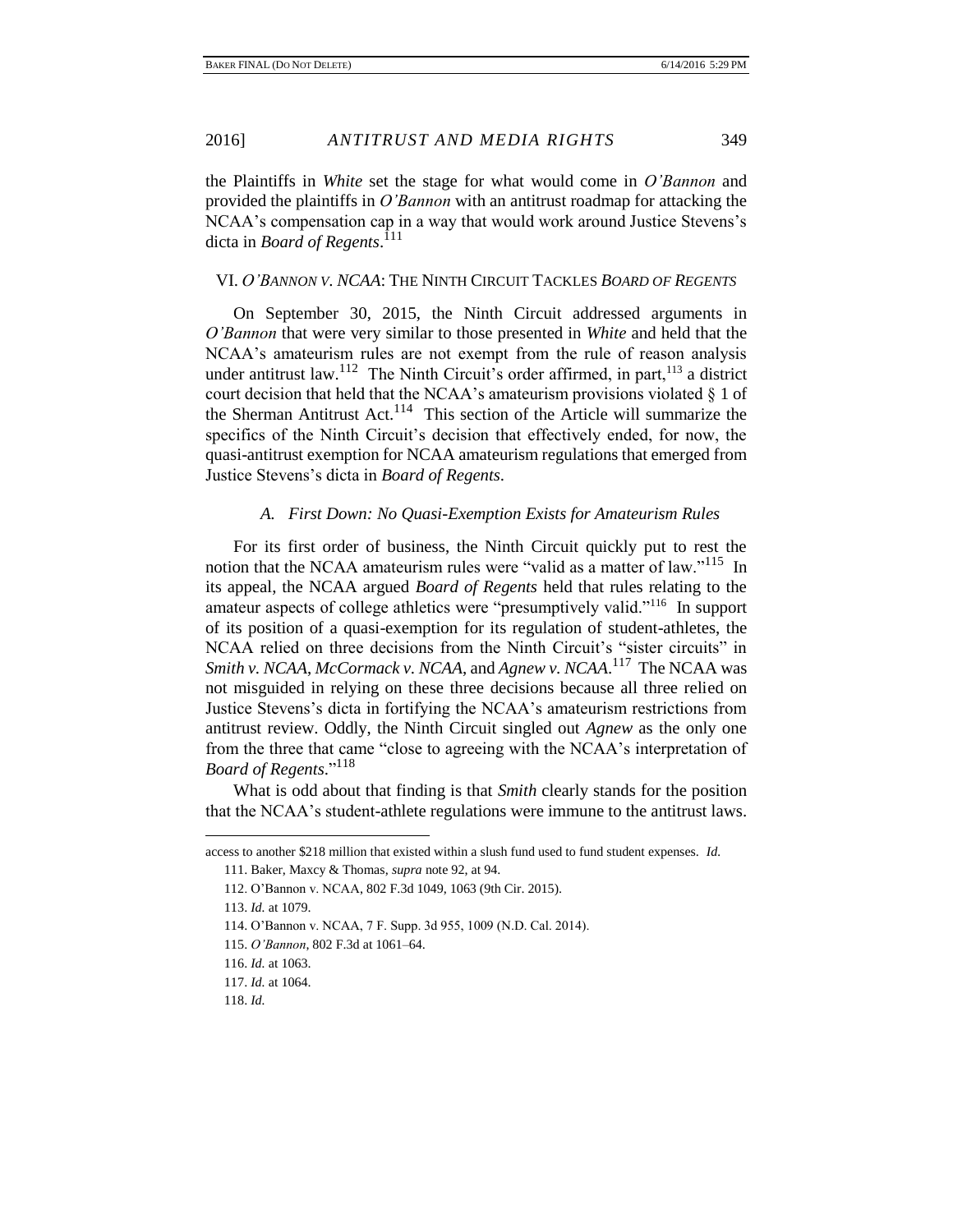In *Smith*, the Third Circuit held that the NCAA's eligibility rules were not commercial or business activities because they did not confer to the NCAA a commercial advantage.<sup>119</sup> The Ninth Circuit recognized this holding in O'Bannon.<sup>120</sup> But what the Ninth Circuit neglected was the Third Circuit's finding in *Smith* that even if the regulation at issue was viewed by the court to be economics-driven, the court would have still held it to be noncommercial because it furthered the NCAA's procompetitive goals of fair competition and the survival of intercollegiate athletics.<sup>121</sup> In fact, in *Agnew*, the Seventh Circuit looked to *Smith* as providing a definitive determination that, within the Third Circuit, the NCAA's eligibility regulations were not commercial and, therefore, outside of the Sherman Act's reach.<sup>122</sup> Further, the Seventh Circuit in *Agnew* diverted from *Smith*'s definitive holding and instead found that the antitrust laws apply generally to the NCAA's Bylaws.<sup>123</sup> For the court in *Agnew*, the application of antitrust to NCAA regulations turned on the commerciality of any specific NCAA Bylaw based on a relevant market analysis.<sup>124</sup> This position was in stark contrast to that taken by the same circuit in *Banks v. NCAA*. 125 In *Banks*, the Seventh Circuit held that the NCAA's no-draft rule was incapable of restraining trade in the marketplace for college football players "because the NCAA does not exist as a minor league training ground for future NFL players. . . . "<sup>126</sup> Thus, *Agnew* was a small step forward from *Banks* for student-athlete plaintiffs, and most definitely did not provide the NCAA with a blanket per se presumption of validity, even though the Seventh Circuit was not ready to recognize either a relevant education or labor market existing within NCAA college athletics.

What the Ninth Circuit did next was also curious; it took the NCAA's bait by distinguishing between the per se presumption of validity position and the NCAA's argument that its Bylaws were not commercial. This was curious because the Ninth Circuit had no need to distinguish between the per se validity and the commerciality arguments. After all, the fundamental reason that decades of decisions had exempted NCAA Bylaws from antitrust review was due to the fact that the regulations were found to be noncommercial based on Justice Stevens's dicta in *Board of Regents*. Thus, the two positions were connected rather than distinguishable, and the Ninth Circuit could have (and

122. Agnew v. NCAA, 683 F.3d 328, 339 (7th Cir. 2012).

124. *Id.*

<sup>119.</sup> Smith v. NCAA, 139 F.3d 180, 185 (3d Cir. 1998).

<sup>120.</sup> *O'Bannon*, 802 F.3d at 1065.

<sup>121.</sup> *Smith*, 139 F.3d at 186.

<sup>123.</sup> *Id.* at 340.

<sup>125. 977</sup> F.2d 1081 (7th Cir. 1992).

<sup>126.</sup> *Id.* at 1089–90.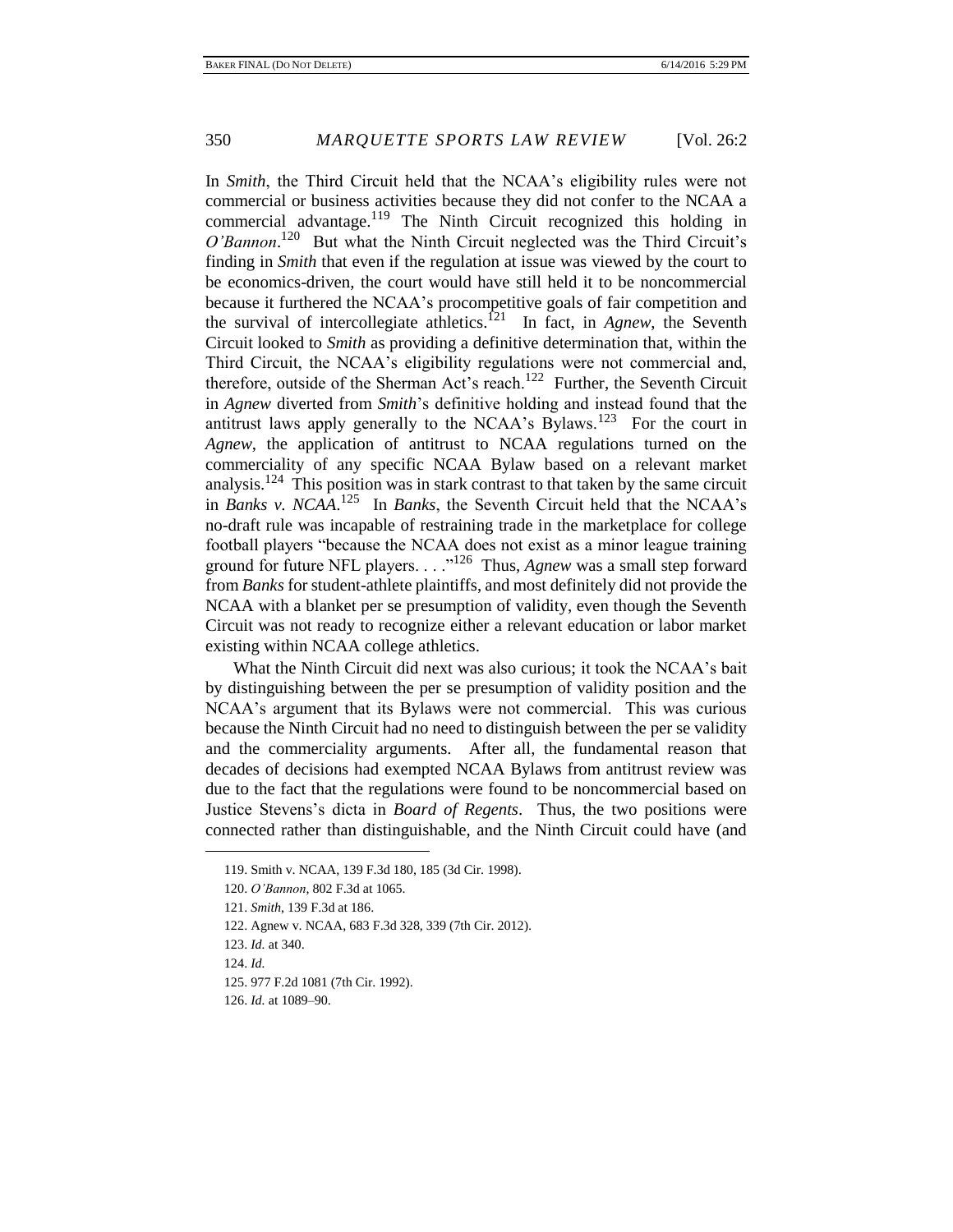arguably should have) treated them as such.

The reason why the Ninth Circuit probably should have addressed these positions in one fell swoop, rather than independently, is found in how the court countered the NCAA's noncommercial position. Specifically, the Ninth Circuit distinguished the compensation rules in *O'Bannon* from the regulations at issue in *Smith* and *Bassett v. NCAA*,<sup>127</sup> respectively.<sup>128</sup> The problem with this approach is that it gave credence to the existence of the per se validity provided by the dichotomous approach (which exempted NCAA Bylaws as noncommercial) and required the court to engage in a level of analysis that is not required under the rule of reason. Particularly, by distinguishing the compensation requirements as commercial, in comparison to the noncommercial regulations at issue in *Smith* and *Bassett*, the Ninth Circuit satisfied a "commerciality" step that is not required under the rule of reason analysis. Instead, the court in *O'Bannon* should have simply recognized the applicability of the Sherman Act to the NCAA's Bylaws and then followed the approach taken in *Agnew* by addressing the commercial nature of the compensation caps through relevant market analysis.

So why did the Ninth Circuit in *O'Bannon* go to such exhaustive lengths in countering the NCAA's confounding arguments on the applicability of the antitrust laws to its amateurism regulations? It is possible that the Ninth Circuit was just being thorough. Or perhaps the court's complex and tedious analysis was, in part at least, an act of deference to Justice Stevens and his dicta in *Board of Regents*. Where Justice Stevens in *Board of Regents* was deferential toward the NCAA with the statement that the association "needs ample latitude" to preserve the "revered tradition of amateurism,"<sup>129</sup> the Ninth Circuit in *O'Bannon* showed deference to Justice Stevens with its finding that nothing in *Board of Regents* limited the application of antitrust laws to the NCAA's amateurism rules.<sup>130</sup> To this end, the Ninth Circuit even stated that it did "not treat considered dicta from the Supreme Court lightly" and, where applicable, would afford Justice Stevens's dicta with "appropriate deference."<sup>131</sup> But to the Ninth Circuit, that deference did not extend to it using what was actually a procompetitive justification (preservation of amateurism) to exempt the NCAA's student-athlete compensation regulations from antitrust scrutiny as "automatically lawful.  $\ldots$ <sup>132</sup> Our review of the decision leads to

<sup>127. 528</sup> F.3d 426 (6th Cir. 2008). In *Bassett v. NCAA*, the Sixth Circuit held that NCAA regulations prohibiting "improper inducements" to athletic recruits were "explicitly non-commercial." *Id.* at 433.

<sup>128.</sup> O'Bannon v. NCAA, 802 F.3d 1049, 1066 (9th Cir. 2015).

<sup>129.</sup> NCAA v. Bd. of Regents, 468 U.S. 85, 120 (1984).

<sup>130.</sup> *O'Bannon*, 802 F.3d at 1063.

<sup>131.</sup> *Id.* (quoting United States v. Augustine, 712 F.3d 1290, 1295 (9th Cir. 2013)).

<sup>132.</sup> *Id.* at 1063–64.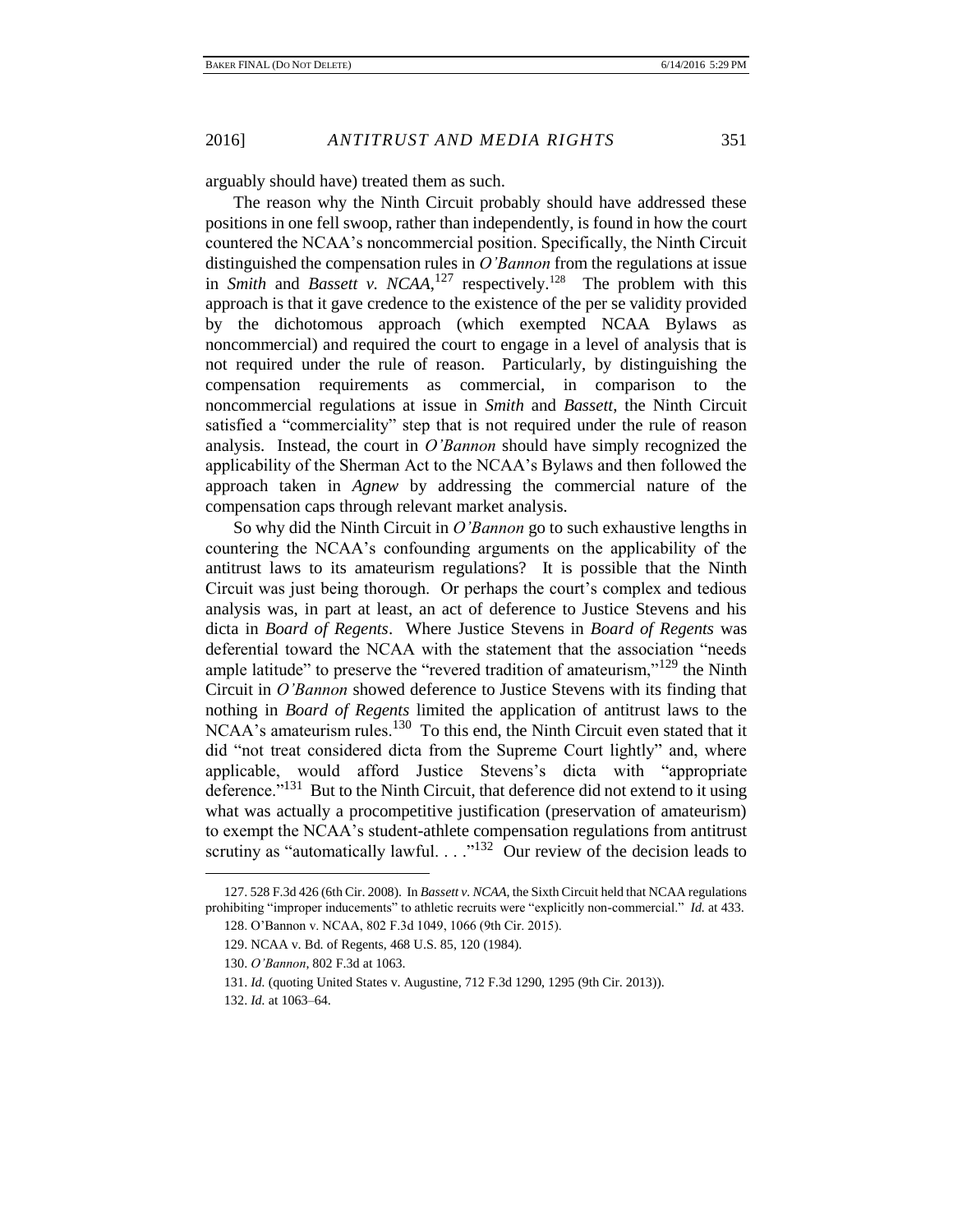the conclusion that the court in *O'Bannon* took substantial measures because it understood the magnitude of its decision. By subjecting the NCAA's amateurism regulations to the rule of reason analysis, the Ninth Circuit deviated from the line of district and circuit cases that interpreted Justice Stevens's dicta in ways that fortified the NCAA's amateurism restrictions as noncommercial and, therefore, outside of § 1 jurisdiction. Accordingly, the Ninth Circuit in *O'Bannon* may have been a bit clumsy in its analysis on first down, but the court gained positive yardage on the play and set the stage for the first step in the rule of reason analysis, which focused on the relevant markets.

#### *B. Second Down: The Markets*

Arguably, no hurdle has been more difficult to clear for student-athlete plaintiffs in establishing antitrust claims against the NCAA than step one of the rule of reason analysis, which requires plaintiffs to show "significant anticompetitive effects within a relevant market."<sup>133</sup> In fact, until *O'Bannon*, no student-driven litigation had ever progressed past this play. The courts and circuits following *Board of Regents* had been steadfast in failing to find a relevant market within NCAA athletics for student-athletes. While *Tanaka*, *Walk-On Football Players*, and even *White* provided the plaintiffs in *O'Bannon*  with some traction for overcoming the relevant market hurdle, those cases held no precedential value for the Ninth Circuit. Thus, the Plaintiffs in *O'Bannon*  had the very daunting task of convincing the Ninth Circuit to be the first of the federal circuits to find a relevant market that would subject the NCAA's amateurism provisions to the second step of the rule of reason analysis.<sup>134</sup>

Initially, there were two purported markets at play in *O'Bannon* based on the district court's determinations. The first was the college education market. This market included the "unique bundles of goods and services" that FBS football and Division I basketball schools offer in recruiting against each other for the best student-athletes.<sup>135</sup> The second market was a "group licensing" market" for three submarkets in which student-athlete names, images, and

<sup>133.</sup> *Id.* at 1070 (quoting Tanaka v. Univ. of S. Cal., 252 F.3d 1059, 1063 (9th Cir. 2001)).

<sup>134.</sup> *See* Agnew v. NCAA, 683 F.3d 328 (7th Cir. 2012). The case involved an antitrust challenge to the cap the NCAA places on football scholarships. While the Seventh Circuit in *Agnew* did not find a relevant market for student-athlete services, it disagreed with the district court's determination that a relevant market could not be established. In this instance, however, the court rejected the markets proffered by the plaintiffs, which were (1) a market for educational services similar to that which was alleged in *White*, and (2) a labor market for student-athlete services. *Id.* at 346. The primary problem the court had with the education product market was that it would include far more than those who were scholarship athletes; making the purported market unclear rather than cognizable. *Id.* The problem with the court had with the labor market was that the plaintiffs did not provide any evidence supporting the existence of the market. *Id.* at 346–47.

<sup>135.</sup> O'Bannon v. NCAA, 7 F. Supp. 3d 955, 965 (N.D. Cal. 2014).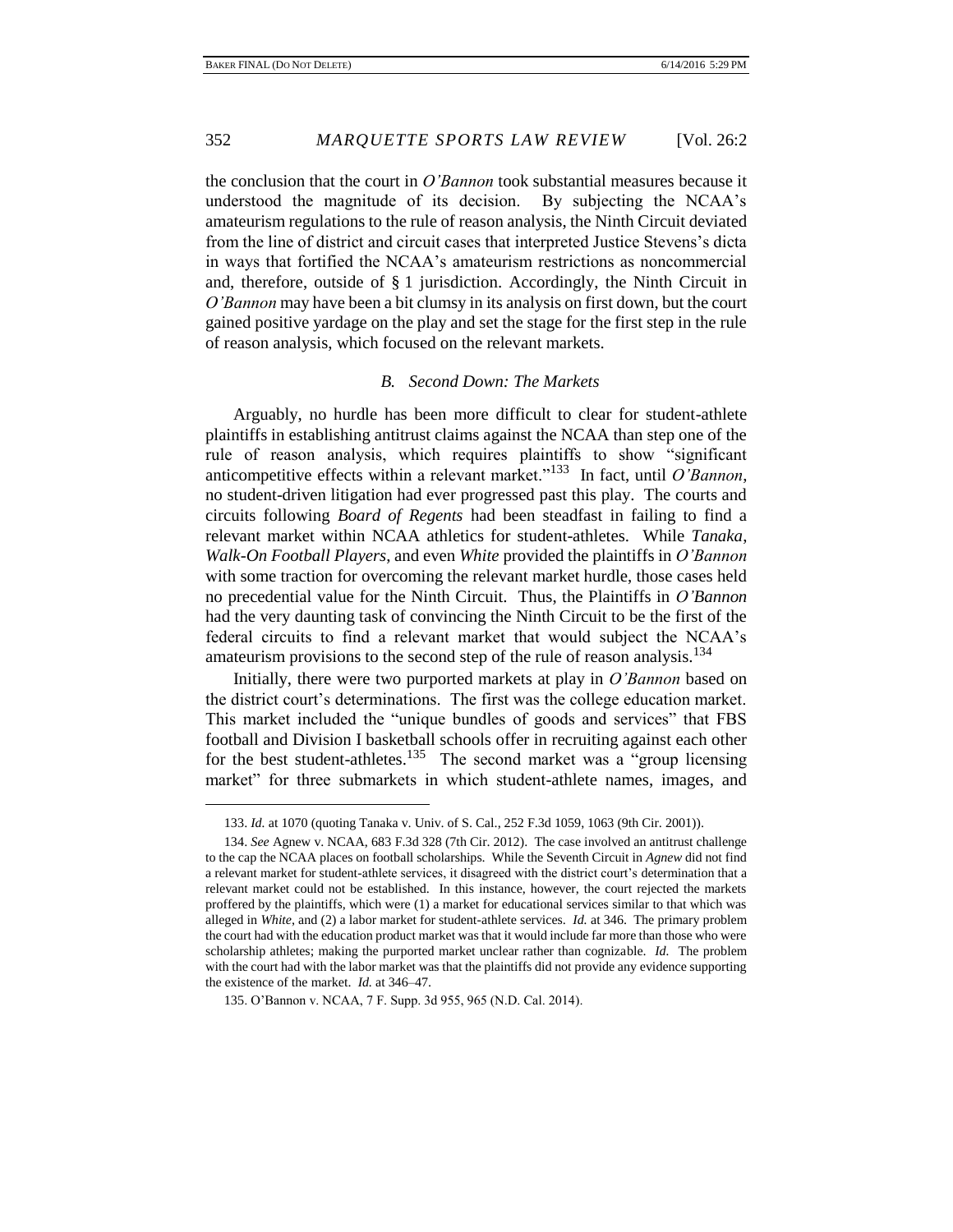likenesses (NILs) were commercially licensed: (1) live game telecasts, (2) sports video games, and (3) game rebroadcasts, advertisements, and other archived materials.<sup>136</sup>

On appeal, however, the Ninth Circuit consolidated the two markets into one, the college education market. In doing so, the court recognized three factual findings from the district court that were substantially supported by the record: "(1) that a cognizable 'college education market' exist[ed]" in the compensation for student-athlete recruits through the offering of scholarships and other "amenities" (coaching and facility use); (2) the NCAA's compensation rules restrained the competition for student-athlete recruits so that programs were unable to offer compensation for the use of student-athlete NILs; and (3) the restraint imposed by the NCAA's "compensation rules . . . ha[d] a significant anticompetitive effect on the college education market" by fixing the price for college attendance.<sup>137</sup> Further, the Ninth Circuit found that the NCAA's appeal "[did] not challenge the district court's findings," conceding the existence of a relevant college education market.<sup>138</sup> Instead, the NCAA centered its defense on three "modest" positions for why the Plaintiffs did not establish a significant anticompetitive effect.<sup>139</sup>

First, the NCAA argued that the Plaintiffs' inability to show a decrease in output of scholarships within the college education market prevented them from demonstrating an anticompetitive effect.<sup>140</sup> The NCAA pointed to increases in opportunities as proof that its regulations were not anticompetitive.<sup>141</sup> The problem with that position, as the Ninth Circuit so easily pointed out, is that "output [reduction] is not the only [type] of anticompetitive effect."<sup>142</sup> Another type is found in horizontal "price-fixing . . . by purchasers," and this is true even when the injured parties are sellers rather than consumers.<sup>143</sup> The court looked to the district court's determination that the students were harmed by the price-fixing agreement that they would only be compensated at the cost of grant-in-aid, thus valuing their NILs at zero.<sup>144</sup> Thus, the price cap imposed by

 $\overline{a}$ 

142. *Id.* (emphasis omitted).

<sup>136.</sup> *Id.* at 968.

<sup>137.</sup> *O'Bannon*, 802 F.3d at 1070.

<sup>138.</sup> *Id.*

<sup>139.</sup> *Id.*

<sup>140.</sup> *Id.*

<sup>141.</sup> *Id.*

<sup>143.</sup> *Id.* (alteration in original) (quoting Mandeville Island Farms, Inc. v. Am. Crystal Sugar Co., 334 U.S. 219, 235 (1948)). The court also noted that various types of anticompetitive practices like prices raises, output reductions, and market divisions all had the same anticompetitive effects. *Id.* at 1071 (citing Cal. Dental Ass'n v. Fed. Trade Comm'n, 526 U.S. 756, 777 (1999)).

<sup>144.</sup> *Id.* (citing O'Bannon v. NCAA, 7 F. Supp. 3d 955, 972–73 (N.D. Cal. 2014)).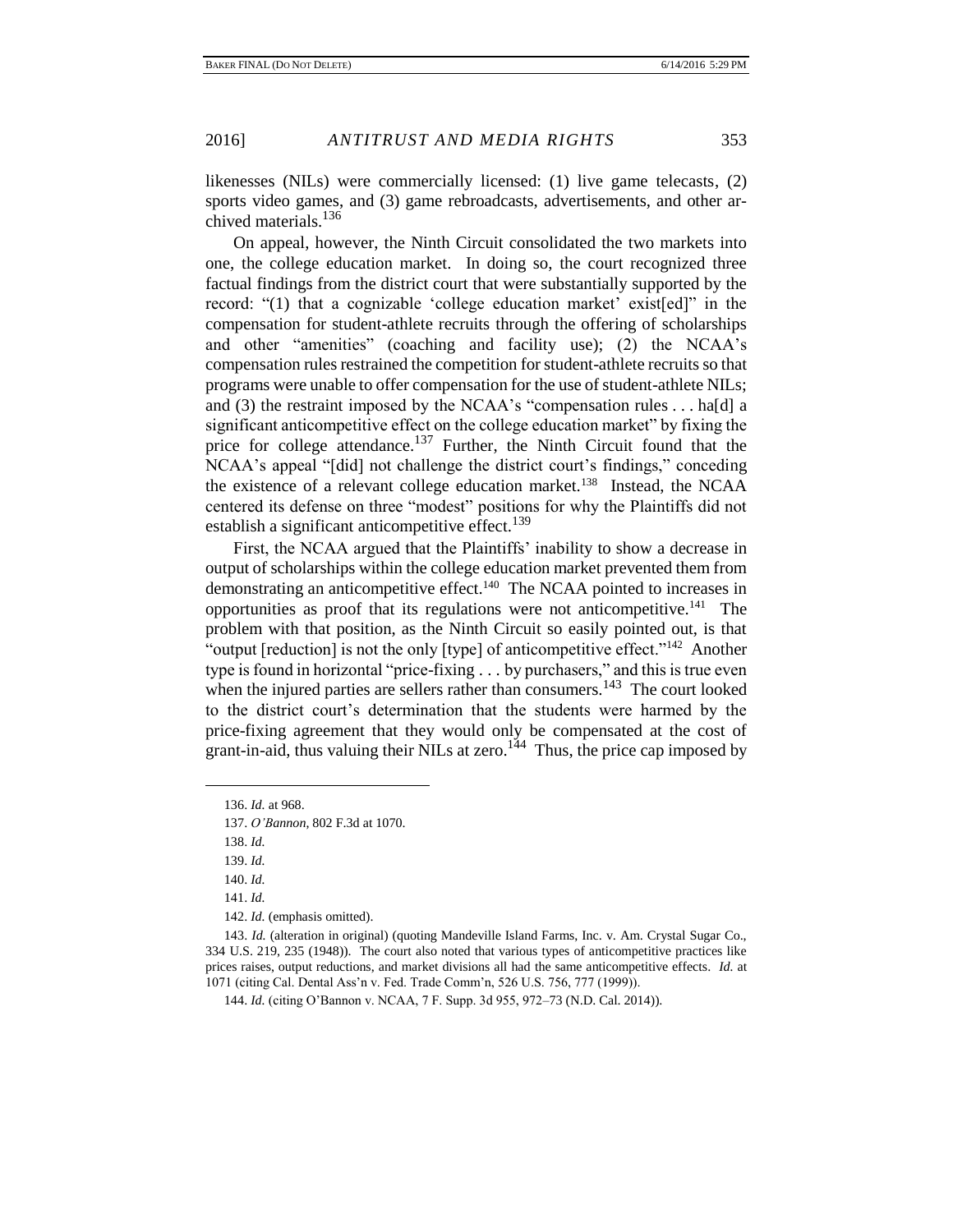the compensation regulations produced anticompetitive effects.<sup>145</sup>

Next, the court quickly dismissed the NCAA's second argument that there could be no anticompetitive effect because student-athlete NILs were worth nothing.<sup>146</sup> The problem with this position is that the NCAA set the value.<sup>147</sup> The Ninth Circuit then rejected the NCAA's final anticompetitive effect position; the argument that, in the absence of a cap, student-athletes had de minimis value in their NIL rights.<sup>148</sup> The court found that the NCAA's last position was flawed because the "too small to matter" defense was inconsistent with the Supreme Court precedent in *Catalano, Inc. v. Target Sales, Inc.*<sup>149</sup> In *Catalano*, the Court stated, "It is no excuse that the prices fixed are themselves reasonable."<sup>150</sup> The Ninth Circuit also relied on reasoning in *Board of Regents* in which the Court held that the NCAA's television plan could have anticompetitive effects without need for delving into the details of how much the price was fixed.<sup>151</sup> Accordingly, the Ninth Circuit in  $O'$ *Bannon* upheld the district court's decision "that the [NCAA's] compensation rules ha[d] a significant anticompetitive effect on the college education market."<sup>152</sup>

### *C. Third Down: The NCAA's Procompetitive Justifications*

On third and long, the NCAA found itself with the burden of proving that the anticompetitive effects imposed by the compensation regulations were justified by offsetting procompetitive effects. To defend its compensation rules, the NCAA turned to the same tried, but not always true, justifications on which the organization relied on in the few cases that courts found to be at the commercial end of the dichotomy: (1) promotion of amateur athletics, (2) promotion of competitive balance, (3) the integration of student-athletes within the school community, "and (4) increasing output in the college education market  $\ldots$   $\frac{153}{153}$  At the same time, however, the NCAA focused only on the promotion of amateurism in its arguments on appeal.<sup>154</sup> For this reason, the Ninth Circuit had little difficulty "accept[ing] the district court's . . . findings that the compensation rules [did] not promote competitive balance [or] increase

<sup>145.</sup> *Id.*

<sup>146.</sup> *Id.*

<sup>147.</sup> *Id.* at 1069.

<sup>148.</sup> *Id.* at 1071.

<sup>149.</sup> *Id.* (citing Catalano, Inc. v. Target Sales, Inc., 446 U.S. 643, 650 (1980) (per curiam)).

<sup>150.</sup> *Catalano*, 446 U.S. at 647.

<sup>151.</sup> *O'Bannon*, 802 F.3d at 1072 (citing NCAA v. Bd. of Regents, 468 U.S. 85, 104–05 (1984)).

<sup>152.</sup> *Id.*

<sup>153.</sup> *Id.*; O'Bannon v. NCAA, 7 F. Supp. 3d 955, 999 (N.D. Cal. 2014).

<sup>154.</sup> *O'Bannon*, 802 F.3d at 1072.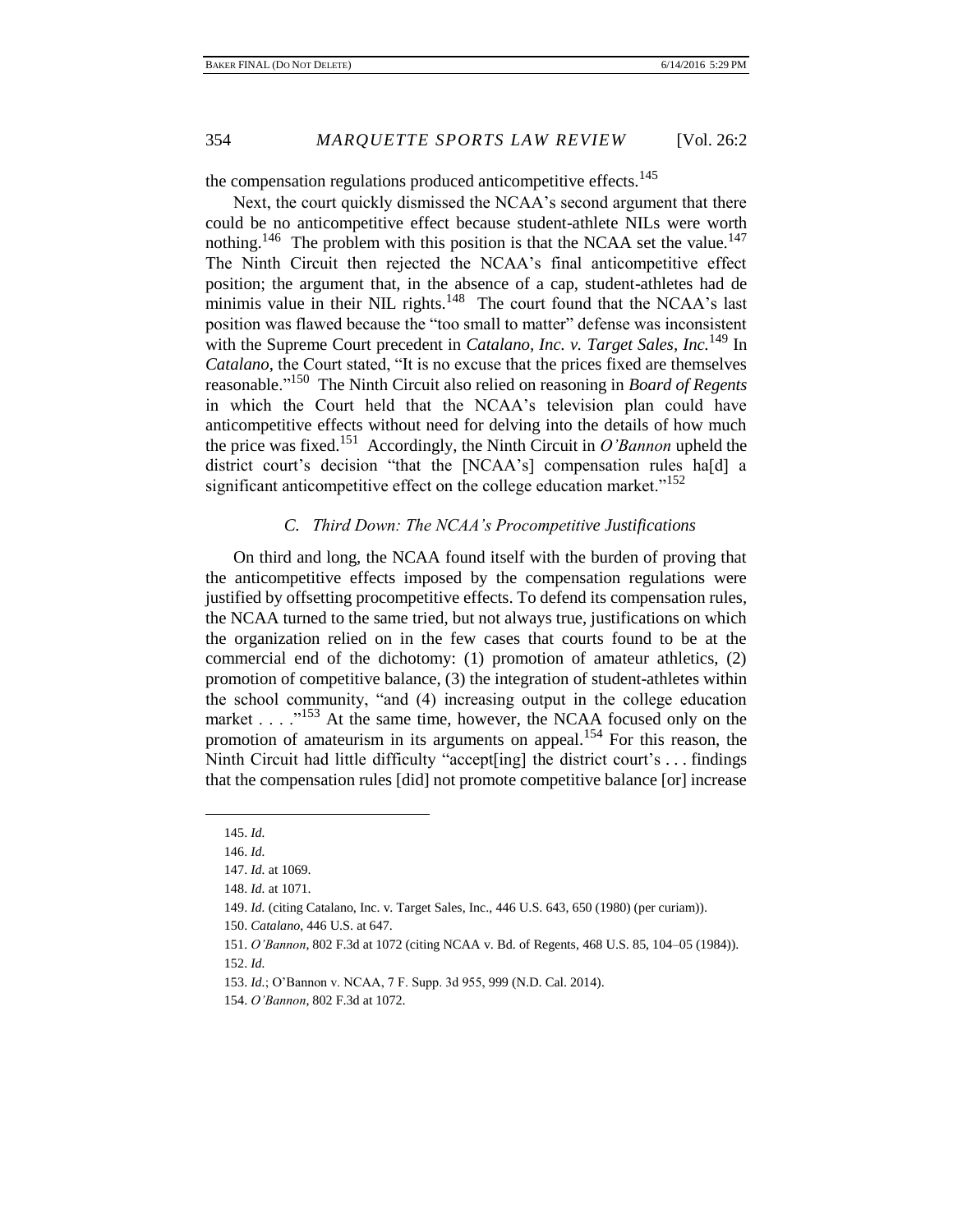output in the college education market."<sup>155</sup>

As for the output argument, the Ninth Circuit was left unconvinced by the NCAA's claim that its compensation restrictions were procompetitive on the position that they widened student-athlete choice.<sup>156</sup> Specifically, the court recognized that if the NCAA's compensation rules were abandoned, or at least loosened, then student-athletes would actually have a wider range of choices in terms of which schools to select because student-athletes could make decisions based on scholarship offerings.<sup>157</sup> Further, the Ninth Circuit found that lifting the limits on compensation might actually provide student-athletes with the financial means to stay in school longer based on income derived from the use of their NILs.<sup>158</sup> Accordingly, the Ninth Circuit rejected the NCAA's outcome or "choices" argument.<sup>159</sup>

The Ninth Circuit, however, was convinced that NCAA compensation rules served two purposes: " $[(1)]$  integrating academics with athletics, and  $[(2)]$ 'preserving the popularity of the NCAA's product'" through the preservation of the "revered tradition of amateurism."<sup>160</sup> The court found that "the district court<sup>['s</sup> findings] and ... record support<sup>[]</sup>... a concrete procompetitive effect in the NCAA's commitment to amateurism . . . . . "<sup>161</sup> The court recognized that the premise of this effect is consistent with Justice Stevens's dicta in which he assumed that consumers of college football prefer that particular brand to professional football because of the "academic tradition" associated with the college product.<sup>162</sup>

#### *D. Fourth Down: Alternatives*

The recognition of procompetitive justifications for an anticompetitive restraint shifts the burden back to the plaintiff to prove that the defendant's justifications could be met with a virtually effective and less-restrictive alternative.<sup>163</sup> The Ninth Circuit in  $O'$ *Bannon* added to that burden by recognizing *Board of Regents*' deferential mandate that the NCAA be afforded "ample latitude" as the superintendent of collegiate athletics.<sup>164</sup> With that

<sup>155.</sup> *Id.*

<sup>156.</sup> *Id.*

<sup>157.</sup> *Id.* at 1073.

<sup>158.</sup> *Id.* 159. *Id.*

<sup>160.</sup> *Id.*; NCAA v. Bd. of Regents, 468 U.S. 85, 120 (1984).

<sup>161.</sup> *O'Bannon*, 802 F.3d at 1073.

<sup>162.</sup> *Id.* at 1074 (quoting *Bd. of Regents*, 468 U.S. at 101–02).

<sup>163.</sup> County of Tuolumne v. Sonora Cmty. Hosp., 236 F.3d 1148, 1159 (9th Cir. 2001).

<sup>164.</sup> *O'Bannon*, 802 F.3d at 1074 (quoting *Bd. of Regents*, 468 U.S. at 120).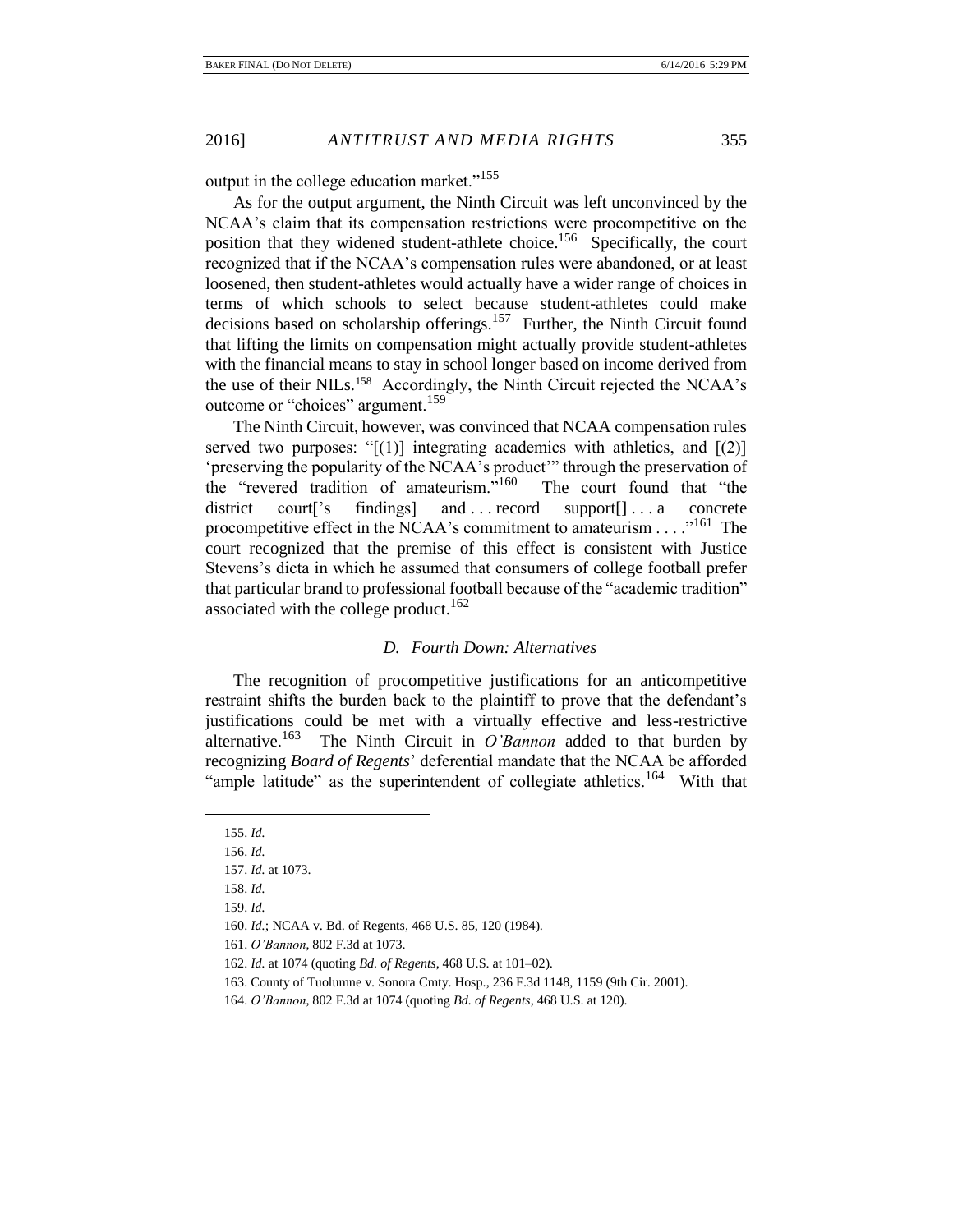burden and deference in mind, the Ninth Circuit addressed the two less restrictive alternatives that the district court identified: (1) allowing NCAA member institutions to extend the compensation limit to cover the full cost of attendance; and (2) allowing schools to pay student-athletes a modest amount (up to \$5,000.00 per year) of deferred cash in exchange for the use of student-athlete NILs.<sup>165</sup>

The Ninth Circuit agreed with the district court's first alternative, finding that a cost-of-attendance allowance would not tarnish the revered tradition of amateurism because the money would be used to cover "legitimate costs" to attend school.<sup>166</sup> The court could find no evidence in the record "suggest[ing] that consumers of college sports would be[] less interested . . . if [student-]athletes" were provided the allowance.<sup>167</sup> Similarly, the court could not find anything in the record supporting the notion that a cost-of-attendance allowance "would impede the integration of student-athletes into their academic communities.<sup>5168</sup> The Ninth Circuit accepted the cost-of-attendance alternative over fear mongering from the NCAA and its amici, a collection of antitrust law scholars.<sup>169</sup> Both the NCAA and the amici cautioned that such a finding would open the floodgates to all sorts of new litigation directed at incremental changes in NCAA policy.<sup>170</sup> Additionally, the NCAA and its amici asserted that it is not the role of the courts to make marginal market adjustments based on applications of antitrust laws.<sup>171</sup> Instead, they believed that the cap should have been preserved because it served a "reasonably . . . valid business purpose  $\ldots$  ...<sup>172</sup>

While the Ninth Circuit agreed with the NCAA and its amici that, as a general rule, "[A]ntitrust law [should not be used] to make marginal adjustments to broadly reasonable market restraints," the court disagreed with the argument that a reasonably valid business purpose should trump a

<sup>165.</sup> *Id.* at 1074–79 (referencing O'Bannon v. NCAA, 7 F. Supp. 3d 955, 1004–07 (N.D. Cal. 2014)).

<sup>166.</sup> *Id.* at 1074–75 (quoting *O'Bannon*, 7 F. Supp. 3d at 983).

<sup>167.</sup> *Id.* at 1075.

<sup>168.</sup> *Id.*

<sup>169.</sup> *Id.*; *see also* Brief for Law and Economics and Antitrust Scholars as Amici Curiae in Support of Appellant, O'Bannon v. NCAA, 802 F.3d 1049 (9th Cir. 2015) (Nos. 14-16601, 14-17068), http://cdn.ca9.uscourts.gov/datastore/general/2014/11/24/14-16601%20Amicus%20brief%20by%20Law%20&%20Econ%20Scholars.pdf.

<sup>170.</sup> *O'Bannon*, 802 F.3d at 1075; Brief for Law and Economics and Antitrust Scholars as Amici Curiae in Support of Appellant, *supra* note 169, at 3.

<sup>171.</sup> *O'Bannon*, 802 F.3d at 1075; Brief for Law and Economics and Antitrust Scholars as Amici Curiae in Support of Appellant, *supra* note 169, at 13.

<sup>172.</sup> *O'Bannon*, 802 F.3d at 1075.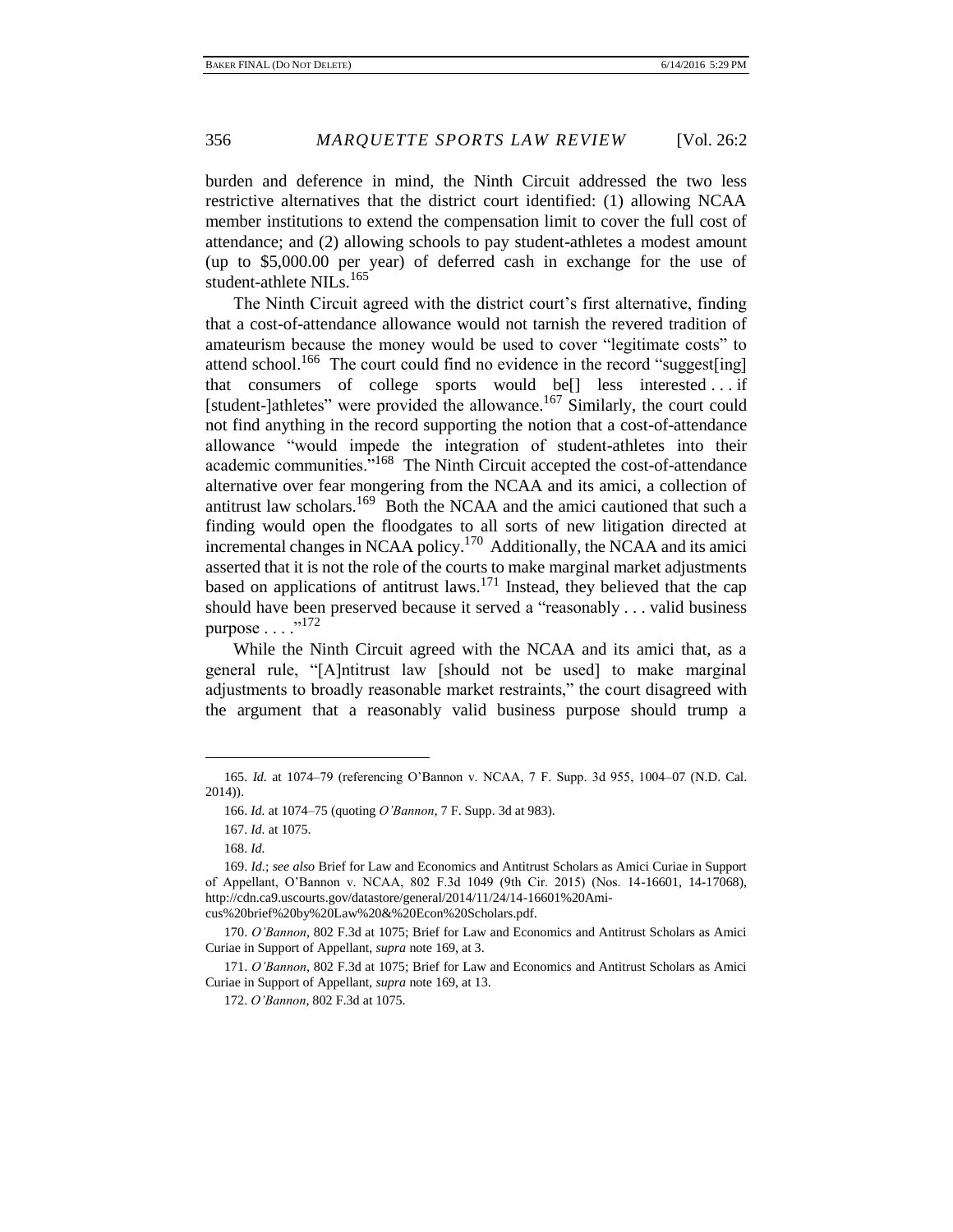less-restrictive alternative in antitrust analysis.<sup>173</sup> What the Ninth Circuit was perhaps too polite to address in its response to the NCAA and its amici was the audacity of the reasonably valid business purpose position. Had the court accepted the notion that the mere existence of a reasonably valid business purpose precludes evidence of a less-restrictive alternative, the Ninth Circuit would have effectively altered the rule of reason so as to do away with its third prong. After all, the third step in the rule always follows a court's finding of reasonably valid business purposes that have been labeled as procompetitive justifications. Instead, the court recognized that the degree of modification to the market is irrelevant as long as the means serves as a less-restrictive alternative for achieving the valid business purpose.<sup>174</sup>

The Ninth Circuit then addressed the floodgates argument and did so by restraining its holding to the specific NCAA restraints that limited student-athlete compensation to grant-in-aid.<sup>175</sup> The court cautioned potential classes of future plaintiffs that its decision was not a declaration of open season for shooting down NCAA regulations, stating that courts were not "free to micromanage organizational rules or to strike down largely beneficial market restraints with impunity."<sup>176</sup> Rather, the Ninth Circuit limited its decision to a restraint that it found to be "patently and inexplicably stricter than  $\dots$  necessary."<sup>177</sup>

Conversely, the Ninth Circuit held that the district court erred in finding a less-restrictive alternative that would have allowed student-athletes to profit off of their NILs.<sup>178</sup> The court contrasted the cost-of-attendance option with NIL compensation and found that the two were not equally effective in meeting the procompetitive purpose of preserving consumer interest in amateur athletics.<sup>179</sup> The Ninth Circuit found that the district court ignored the premise behind the preservation of amateurism justification: "that not paying student-athletes is precisely what makes them amateurs."<sup>180</sup> With this finding, the court vacated the district court's injunction that required its members to pay student-athletes deferred compensation of up to \$5,000 per year for the use of their NILs.<sup>181</sup>

 $\overline{a}$ 

179. *Id.*

<sup>173.</sup> *Id.*

<sup>174.</sup> *Id.* (citing Am. Motor Inns, Inc. v. Holiday Inns, Inc., 521 F.2d 1230, 1249 (3d Cir. 1975)).

<sup>175.</sup> *Id.*

<sup>176.</sup> *Id.*

<sup>177.</sup> *Id.* (emphasis omitted).

<sup>178.</sup> *Id.* at 1076.

<sup>180.</sup> *Id.* (emphasis omitted).

<sup>181.</sup> *Id.* at 1078–79.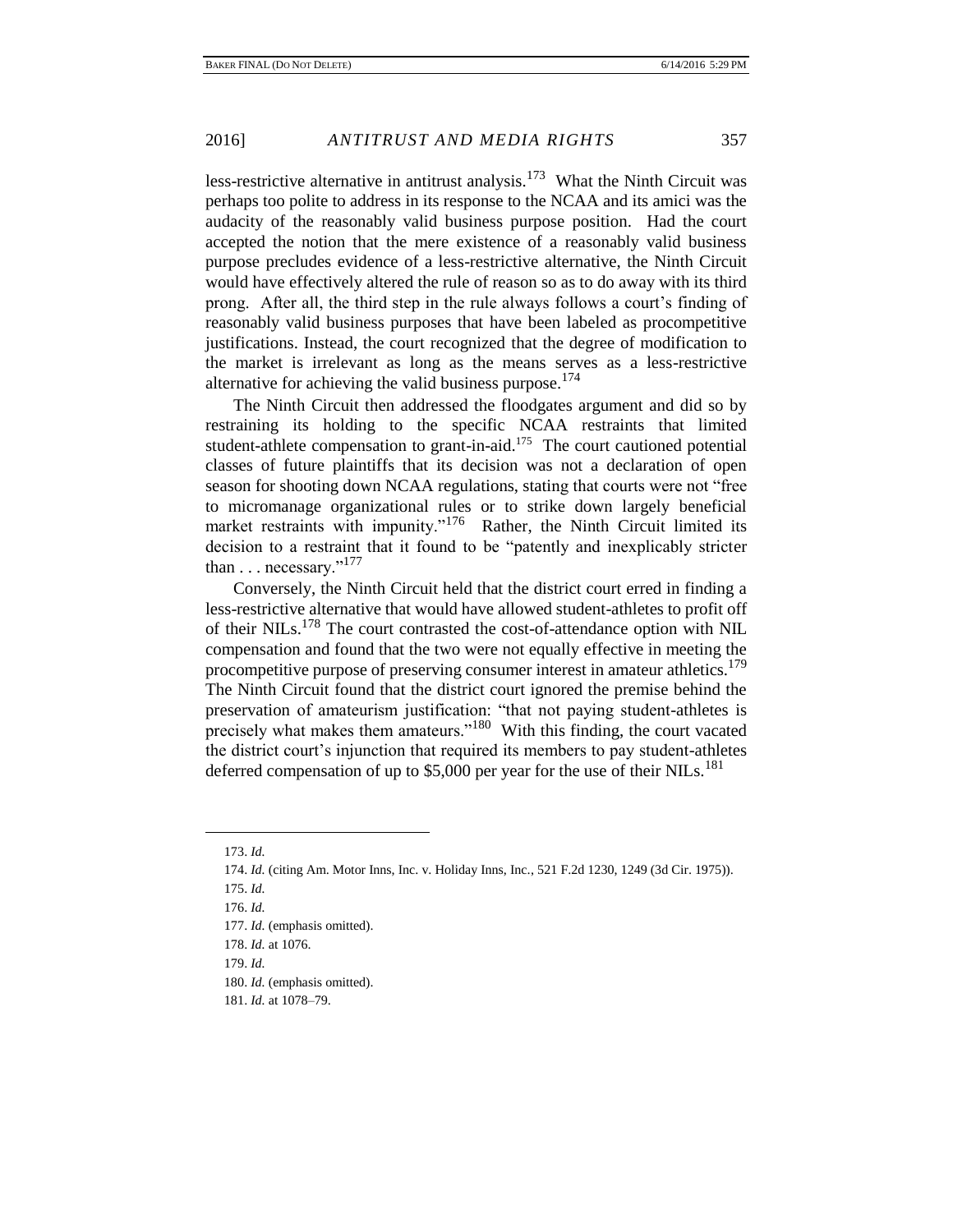#### *E. Overtime: Did the Plaintiffs Win, Lose, or Draw in the Ninth Circuit?*

Not long after the opinion went public, a plethora of pundits did the same with their opinions on the ramifications of the most high-profile antitrust action involving the NCAA since *Board of Regents*. Two trains of expert thought emerged from the coverage of the case in both traditional and social media: (1) the Ninth Circuit's decision was incredibly significant because it subjected NCAA student-athlete regulations to the rule of reason analysis,  $182$  and (2) the decision was not significant because the NCAA had already permitted its members to provide cost-of-attendance allowances.<sup>183</sup> Granted, *O'Bannon* had a negligible impact on the operation of college football, and college athletics for that matter. Yet, those who questioned the case's importance failed to properly appreciate the fact that *O'Bannon* was the first circuit decision to recognize a relevant college education market and subject the NCAA's amateurism provisions to all three steps of the rule of reason analysis. And in doing so, the Ninth Circuit deviated from the de facto exemption from antitrust for the NCAA's amateurism provisions that decades of district and circuit court decisions developed based on near dogmatic reliance on Justice Stevens's dicta in *Board of Regents*. Thus, there is now a divide in the federal circuits on how antitrust law applies to the NCAA's regulation of student-athletes and whether a relevant college education market exists.

The presence of a possible split among the federal circuits could provide either the student-athletes or the NCAA with ammunition for a request of certiorari to the Supreme Court following the resolution of the case in the Ninth Circuit. Currently, the case is pending resolution of the student-athletes' request for en banc consideration before the Ninth Circuit. In addition to *O'Bannon*, there are at least three other antitrust actions (*Jenkins v. NCAA*, *Alston v. NCAA*, and *Pugh v. NCAA*) brought by student-athlete plaintiffs that are in early stages of litigation. *Jenkins* is arguably the most threatening of the three because it was brought within the Ninth Circuit by famed antitrust and labor law attorney

<sup>182.</sup> *See, e.g.*, Jason Kurtyka, *Post-*O'Bannon*, the Fight Between Student-Athletes and the NCAA Rages On*, JEFFREY S. MOORAD CTR. FOR STUDY SPORTS L., http://lawweb2009.law.villanova.edu/sportslaw/?p=3339 (last visited June 9, 2016); Aaron Leibowitz, *O'Bannon Ruling Allows 'Amateurism' Argument to Continue—for Now*, SPORTS ILLUSTRATED (Oct. 2, 2015), http://www.si.com/cauldron/2015/10/01/ed-obannon-ncaa-lawsuit-appeal-decision.

<sup>183.</sup> *See, e.g.*, Jeremy Jarrett, *The Great Escape: The NCAA Receives a Tremendous Ruling for Now and the Future in the* O'Bannon *Appeal Decision*, SPORTS ESQUIRES (Oct. 1, 2015), http://thesportsesquires.com/the-great-escape-the-ncaa-receives-a-tremendous-ruling-for-now-and-the-future-in-theobannon-appeal-decision/; Joe Nocera, *O'Bannon's Hollow Victory Over the N.C.A.A.*, N.Y. TIMES (Oct. 2, 2015), http://www.nytimes.com/2015/10/03/opinion/joe-nocera-obannons-hollow-victory.html?\_r=0; Marc Tracy & Ben Strauss, *Court Strikes Down Payments to College Athletes*, N.Y. TIMES (Sept. 30, 2015), http://www.nytimes.com/2015/10/01/sports/obannon-ncaa-case-court-of-appeals-ruling.html;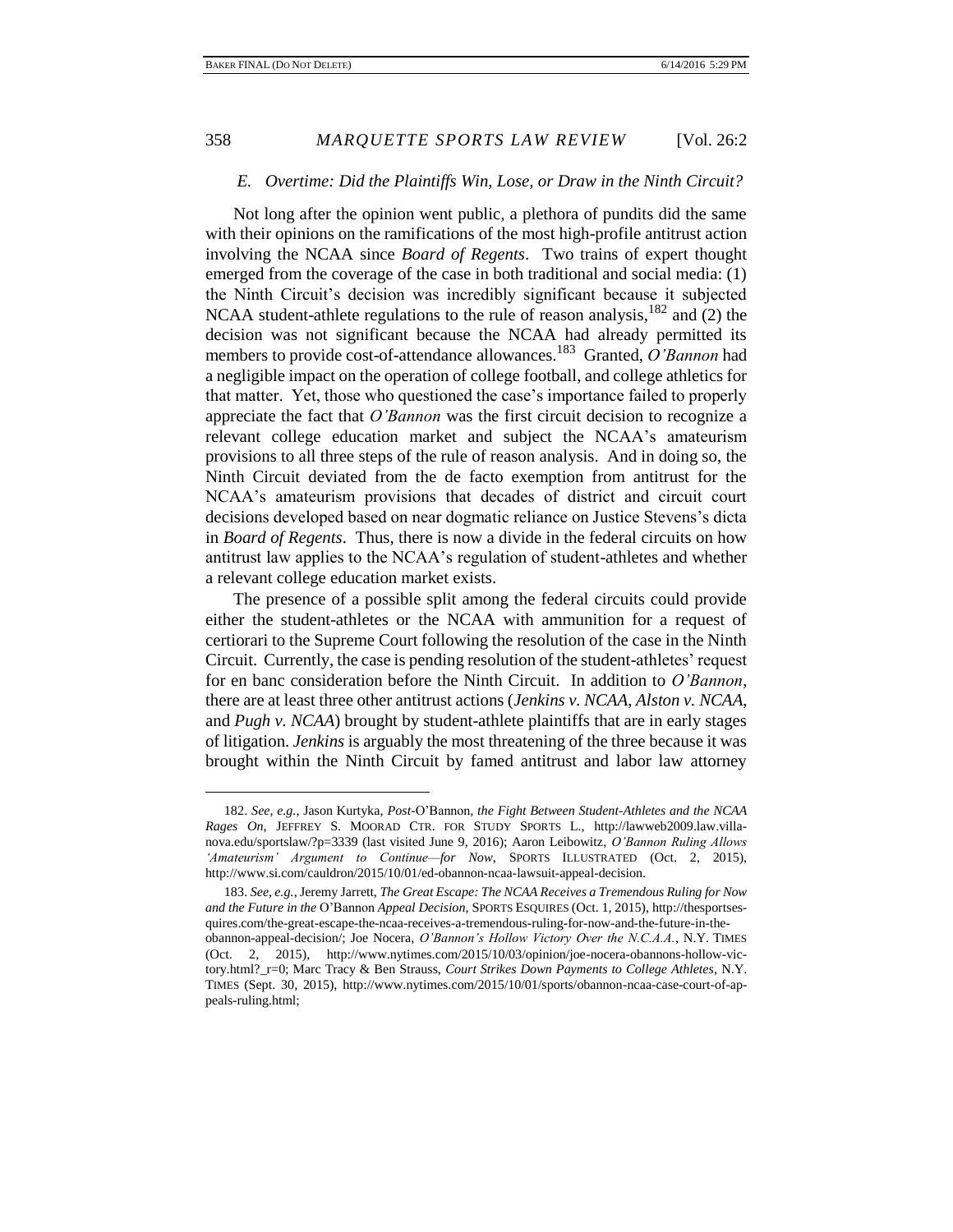Jeffrey Kessler and aims to "strike down permanently the restrictions that prevent athletes in Division I basketball and the top tier of college football from being fairly compensated for the billions of dollars in revenues that they help generate."<sup>184</sup> If the Plaintiffs in *Jenkins* succeed, the NCAA would not be permitted to impose any cap on student-athlete compensation.<sup>185</sup> The uphill battle for Kessler and his Plaintiffs is in convincing the court to go dramatically further than what was done in *O'Bannon* by rejecting the position asserted by Justice Stevens in dicta in *Board of Regents* that "amateurism" is needed to create the product of college football and basketball.

And this brings us to the multi-billion dollar question, are NCAA amateurism provisions necessary to the creation of the product of college athletics? Certainly, aspects of the NCAA's amateurism regulations (i.e., academic requirements) distinguish college from professional football. Further, the possibility exists that some consumers consider academic aspects of college football important. After all, the fact that NCAA athletic programs represent universities and alumni, students, faculty, and staff from those schools may place value in the fact that NCAA athletes are also students. Thus, the academic nature of college football may be so intertwined with the product that it drives some degree of sport consumption. Perhaps this academic nature is what the Ninth Circuit actually referenced when it recognized a procompetitive justification for the integration of student-athletes on college campuses. All the same, this position is also nothing more than an assumption that is not supported by any empirical economic evidence and "[l]egal presumptions that rest on formalistic distinctions rather than actual market realities are generally disfavored in antitrust law."<sup>186</sup>

The Ninth Circuit in *O'Bannon* followed a line of cases that relied on legal presumptions inherited from Justice Stevens's dicta by accepting the NCAA's compensation cap as necessary to the creation of the product of college football. In doing so, the Ninth Circuit linked student-athlete compensation to the academic requirements found within the NCAA's Bylaws. Yet, student-athlete compensation limits can be severed from academic requirements while still preserving the academic nature of college football. Take, for example, graduate student assistantships. Graduate assistants are graduate students who work for their university in some capacity (e.g., teaching classes and assisting with research).<sup>187</sup> Compensation provided through graduate

<sup>184.</sup> Tom Farrey, *Jeffrey Kessler Files Against NCAA*, ESPN (Mar. 18, 2014), http://espn.go.com/ncaa/story/\_/id/10620388/anti-trust-claim-filed-jeffrey-kessler-challenges-ncaaamateur-model.

<sup>185.</sup> *Id.*

<sup>186.</sup> Eastman Kodak Co. v. Image Tech. Servs., Inc., 504 U.S. 451, 466–67 (1992).

<sup>187.</sup> Grant M. Hayden, *"The University Works Because We Do": Collective Bargaining Rights for*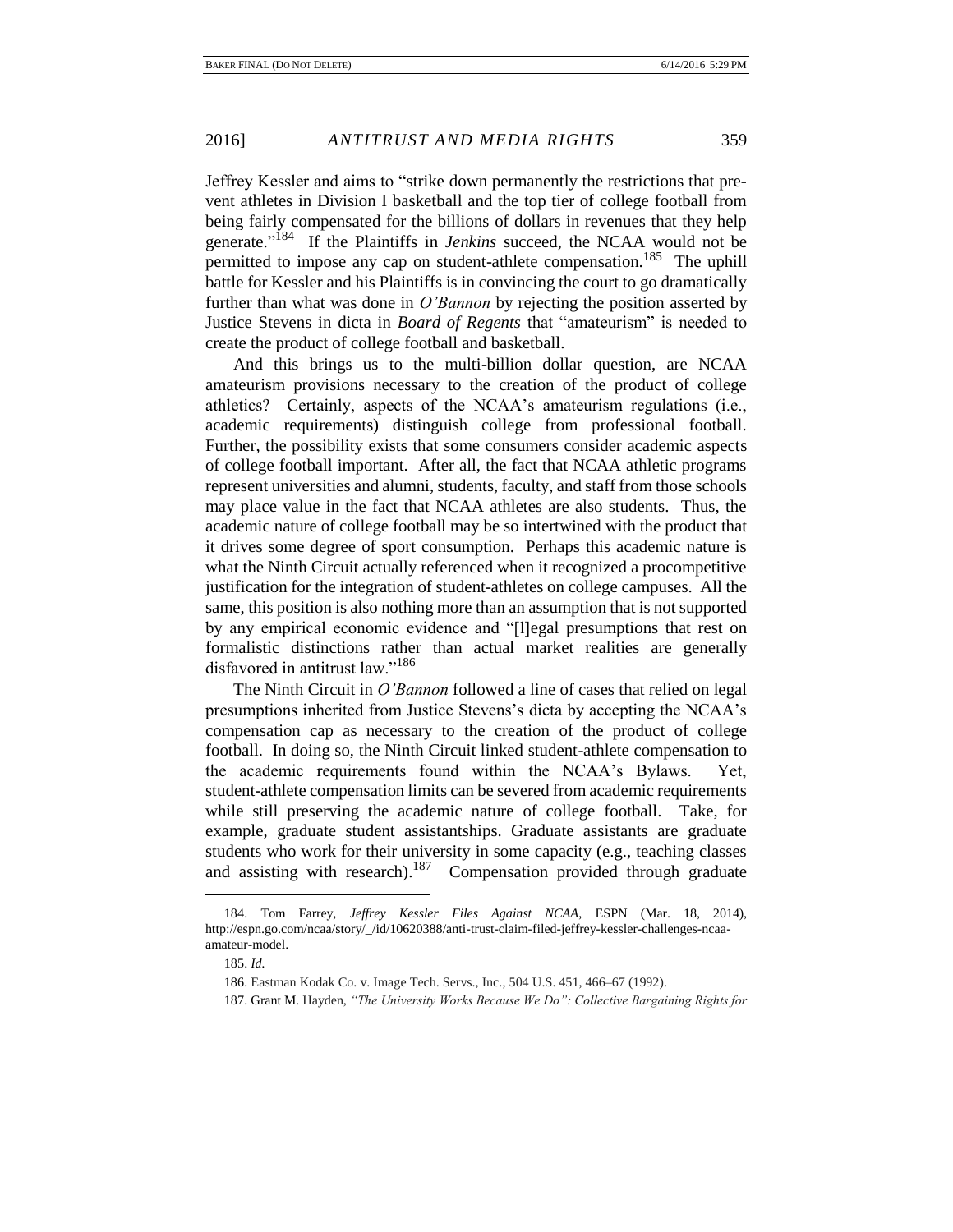assistantships varies depending on the academic program and the institution. It is common for graduate students to select institutions, at least in part, based on the compensation package provided through a graduate assistantship. However, the graduate students who make those selections are still students and the academic nature of their positions and their integration within the institution remains intact. Therefore, even if we take the leap and accept the assumption that the NCAA's academic requirements (i.e., those that make athletes students) are necessary to the creation of the product of college athletics, that necessity does not justify a horizontal cap on student-athlete compensation.

Thus, the real issue in cases like *O'Bannon* and *Jenkins* is whether caps that limit student-athlete compensation are necessary to the creation of the product of college athletics. Framing the issue in this manner, however, should pose a problem for the NCAA because a collection of sport management professors who wrote as amici in support of the student-athletes in *O'Bannon*  could find nothing in their review of relevant sport motivation literature that supported the assumption that consumers of college athletics do so because of limits on student-athlete compensation.<sup>188</sup> In fact, the only study the NCAA could produce in support of its position was dismissed by the district court for lacking credibility.<sup>189</sup> The study was discredited because it included a questionnaire with items that were flawed in a way that was found to have influenced participant responses.<sup>190</sup> Despite the lack of empirical support for its position, both the district court and the Ninth Circuit accepted the NCAA's procompetitive justification as valid and both cited Justice Stevens's dicta from *Board of Regents* in doing so.

Accordingly, if there is one key takeaway from *O'Bannon* that future classes of student-athlete plaintiffs must note, it is that, for some inexplicable reason, *they* bear the burden of disproving an assumption that consumers care about student-athlete compensation. As Kessler and his Plaintiffs in *Jenkins* and the student-athlete plaintiffs in *Alston* prepare their materials for trial, they would be smart to include any empirical economic evidence that supports the position that consumers will still consume college athletics even if the student-athletes receive more than what is provided via cost-of-attendance allowances. Specifically, student-athlete plaintiffs must force the hand of the court with exacting and irrefutable evidence that disproves the assumption

*Graduate Assistants*, 69 FORDHAM L. REV*.* 1233, 1236 (2001).

<sup>188.</sup> Brief for Sport Management Professors as Amici Curiae in Support of Plaintiff-Appellee at 7–8, O'Bannon v. NCAA, 803 F.3d 1049 (9th Cir. 2015) (Nos. 14-16601, 14-17068), http://cdn.ca9.uscourts.gov/datastore/general/2015/01/30/14-16601%20amicus%20brief%201- 28%20by%20Sport%20Management%20Profs%20dkt%2057.pdf.

<sup>189.</sup> O'Bannon v. NCAA, 7 F. Supp. 3d 955, 975 (N.D. Cal. 2014). 190. *Id.*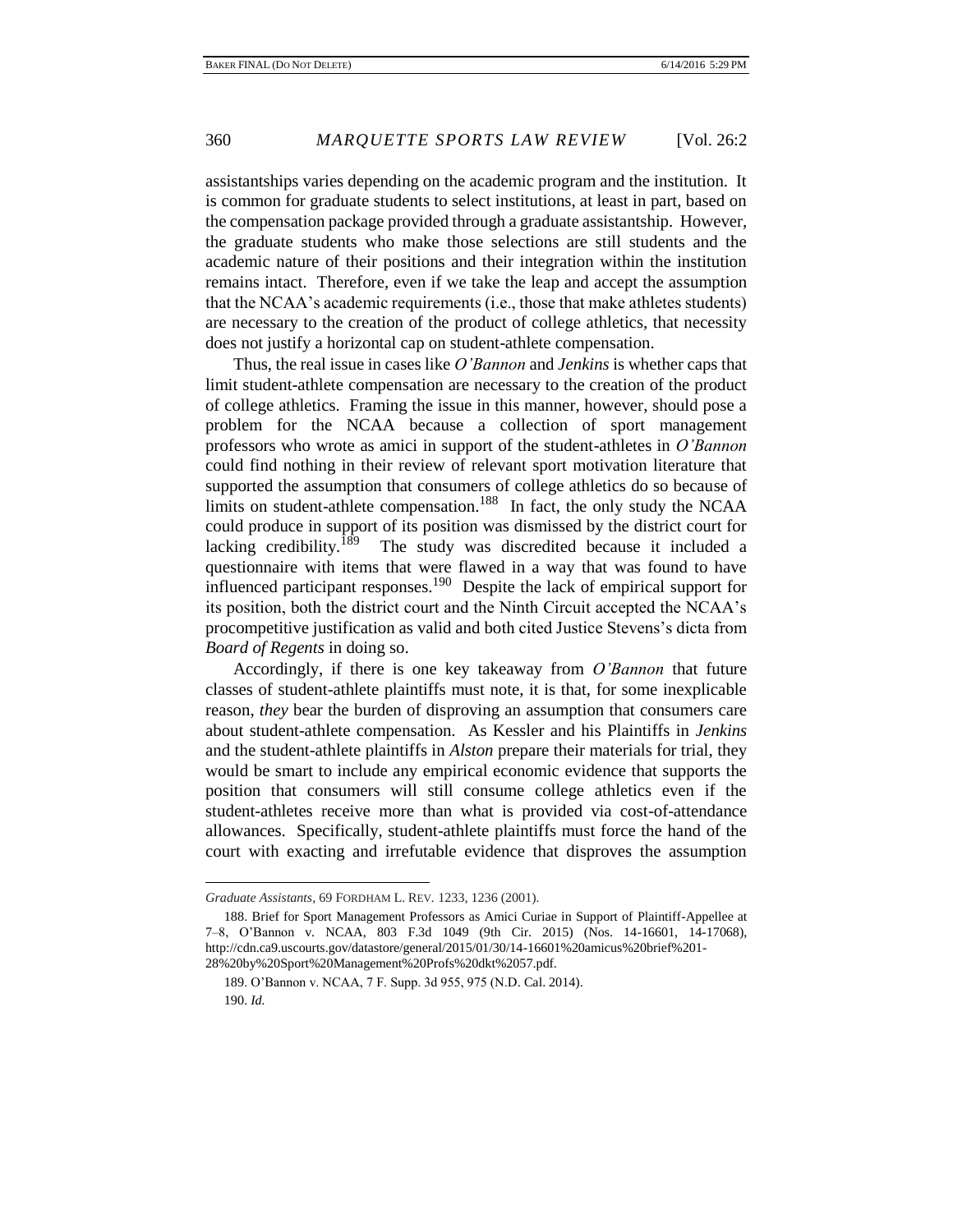derived from Justice Stevens's dicta.

On the other end of the spectrum, any study presented by the NCAA in defense of its compensation limits should be required by courts to actually evidence that consumption would be affected if student-athletes are compensated beyond the cost-of-attendance. Consumer attitudes about student-athlete pay are meaningless in the market if they do not influence consumption habits. But most importantly, consumer preference should *never* justify horizontal restraints on labor costs. That is what the cost-of-attendance cap is—a cost-saving measure disguised as consumer welfare protection.

# VII. CONCLUSION

In classic Greek mythology, Pandora's curiosity led her to open a box that forever shaped life.<sup>191</sup> Pandora was warned by Zeus not to open the box, but she did and from it escaped all evils known to man. The first of all women tried quickly to close the box and limit what was let into the world, but it was too late. In 1984, the Supreme Court fully opened an already leaking box with its decision in *Board of Regents* and in doing so let all sorts of problems into college football. Similar to how Pandora attempted to limit what escaped from the infamous box, the majority in *Board of Regents* also tried to control the degree of what it unleashed on college football by shielding from antitrust law the NCAA's amateurism provisions, and just like Pandora, the Court's efforts were unsuccessful.

It is time for a new antitrust approach for big-time college athletics, particularly football. In the shadow of *Board of Regents*, college football has ballooned into a multibillion dollar industry. The NCAA's amici of antitrust legal scholars argued in their brief, "Antitrust cases are . . . poor vehicles for courts and agencies to socially reengineer products and services to their liking."<sup>192</sup> Yet, that is exactly what the courts have done by shielding the NCAA's limits on student-athlete compensation from antitrust law. Courts have preserved the "revered tradition of amateurism"<sup>193</sup> by preventing inflation of athlete compensation; inflation that is expected in a free market. Thus, the time has come to lift the veil of amateurism from the face of college football and basketball and subject them to the same antitrust analyses that apply to their professional counterparts. Cases like *O'Bannon*, *Jenkins*, and *Alston* provide courts with the opportunity to effect that change.

<sup>191.</sup> For a detailed account of the Pandora myth, *see generally* MARK P.O. MORFORD & ROBERT J. LENARDON, CLASSICAL MYTHOLOGY (6th ed. 1999).

<sup>192.</sup> Brief for Law and Economics and Antitrust Scholars as Amici Curiae in Support of Appellant, *supra* note 169, at 3.

<sup>193.</sup> NCAA v. Bd. of Regents, 468 U.S. 85, 120 (1984).